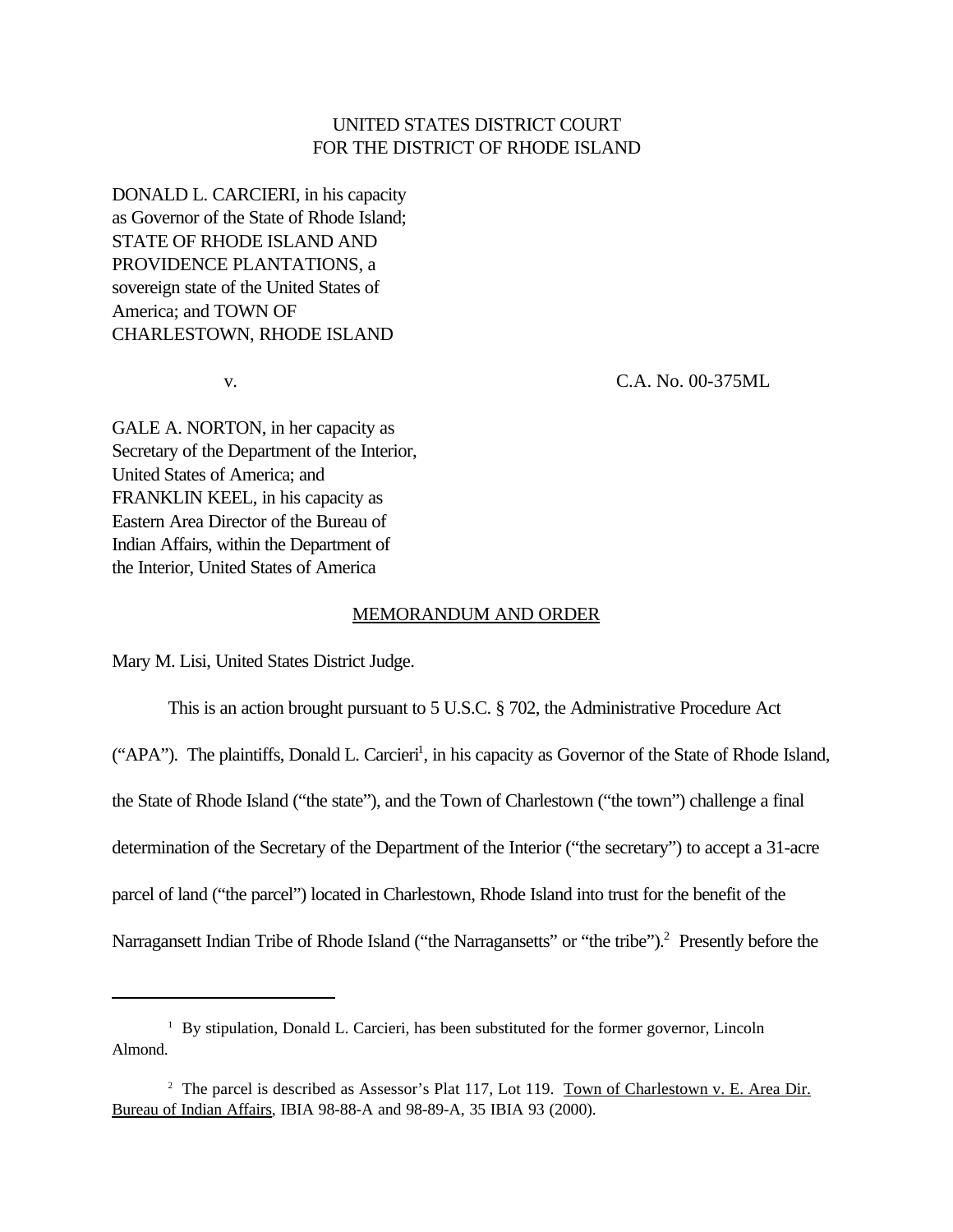Court for determination are the parties' cross-motions for summary judgment. For the reasons that follow: (1) the plaintiffs' motion is denied; and (2) the motion of the defendants, Gale Norton in her capacity as Secretary of the United States Department of the Interior, and Franklin Keel in his capacity as Eastern Area Director of the Department of the Interior, Bureau of Indian Affairs ("the BIA" or "the bureau") is granted.

## I. Background.

In 1975, the Narragansetts, asserting claims of aboriginal title to approximately 3,200 acres of land located in Charlestown, instituted two lawsuits in this Court.<sup>3</sup> The parcel was part of the realty to which the tribe asserted aboriginal right.

On February 28, 1978, the parties to the then-pending federal litigation entered into a Joint Memorandum of Understanding ("JMOU") that was intended to achieve settlement of both actions. The JMOU provided for the acquisition of approximately 900 acres of state-held land and approximately 900 acres of privately-held land<sup>4</sup> (collectively, "the settlement lands"). The settlement lands were to be held in trust for the benefit of the tribe by a state-chartered entity, the Narragansett Indian Land Management Corporation, which was created for such purposes. JMOU  $\P$  1, 8. The parcel was not part of the settlement lands.

In exchange, the Narragansetts agreed to the enactment of federal legislation "that eliminates all Indian claims of any kind, whether possessory, monetary or otherwise, involving land in Rhode Island,

<sup>&</sup>lt;sup>3</sup> Narragansett Tribe of Indians v. S.R.I. Land Dev. Corp., C.A. No. 75-0006 (D.R.I.); Narragansett Tribe of Indians v. R.I. Dir. of Envtl. Mgmt., C.A. No. 75-0005 (D.R.I.).

<sup>4</sup> Federal funds, in the amount of \$3,500,000.00, were appropriated for the purpose of acquiring the privately-held settlement lands. 25 U.S.C. §§ 1702(d), 1703, 1704, 1707, 1710.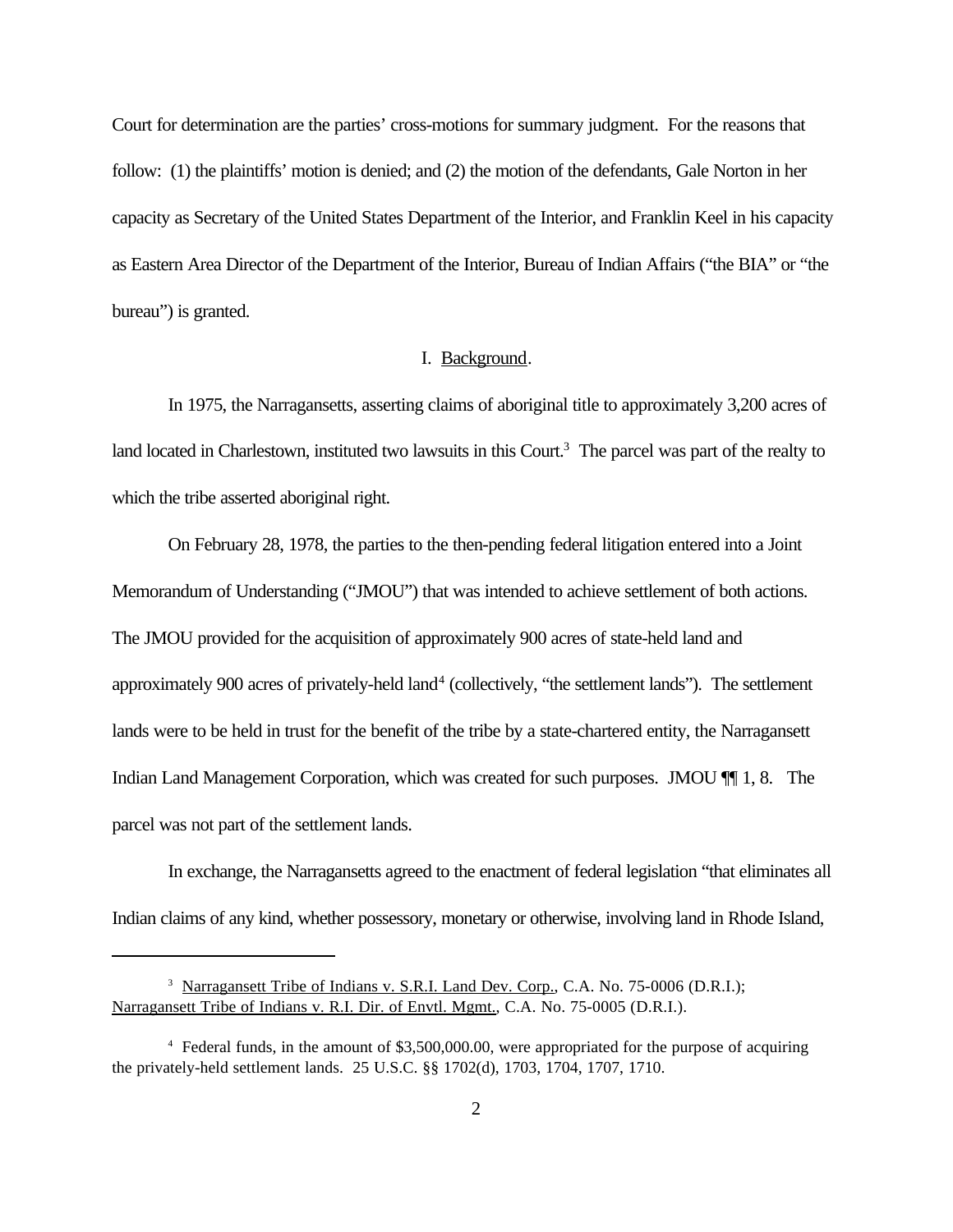and effectively clears the titles of landowners in Rhode Island of any such claim." Id.  $\parallel$  6. Subsequently, both Congress and the Rhode Island General Assembly enacted implementing legislation. Rhode Island Indian Claims Settlement Act, 25 U.S.C. §§ 1701-1716 (2000) (effective September 30, 1978) ("the Settlement Act"); R.I. Gen. Laws §§ 37-18-1 to 37-18-15 (1997) (effective 1979). The Settlement Act extinguished all of the Narragansetts' claims of aboriginal right to lands. 25 U.S.C.  $§ 1705(a)(3).$ 

In 1983, the Narragansetts obtained federal recognition as an Indian tribe. See 48 Fed. Reg. 6177-78 (Feb. 2, 1983). Thereafter, the Narragansett Indian Land Management Corporation was dissolved and the lands that had been held by the corporation on the Narragansetts' behalf were transferred to the tribe. R.I. Gen. Laws §§ 37-18-12, 37-18-13, 37-18-14. In 1988, following application by the tribe, the settlement lands were accepted into trust by the secretary for the Narragansetts' benefit pursuant to Section 5 of the Indian Reorganization Act of 1934 ("IRA"), 25 U.S.C. § 465 (2000).

In 1991, the 31-acre parcel that is the subject of the instant litigation was purchased from a private developer by the Narragansett Indian Wetuomuck Housing Authority ("the WHA") for the purpose of constructing a housing complex. Narragansett Indian Tribe of R.I. v. Narragansett Elec. Co., 89 F.3d 908, 911 (1<sup>st</sup> Cir. 1996). The parcel is adjacent to the settlement lands but separated from them by a town road. Id.

The WHA was established by the Narragansetts and was recognized by the United States Department of Housing and Urban Development ("HUD") as an Indian housing authority. Id. HUD provided the financing for the purchase of the parcel and the construction of the housing units on the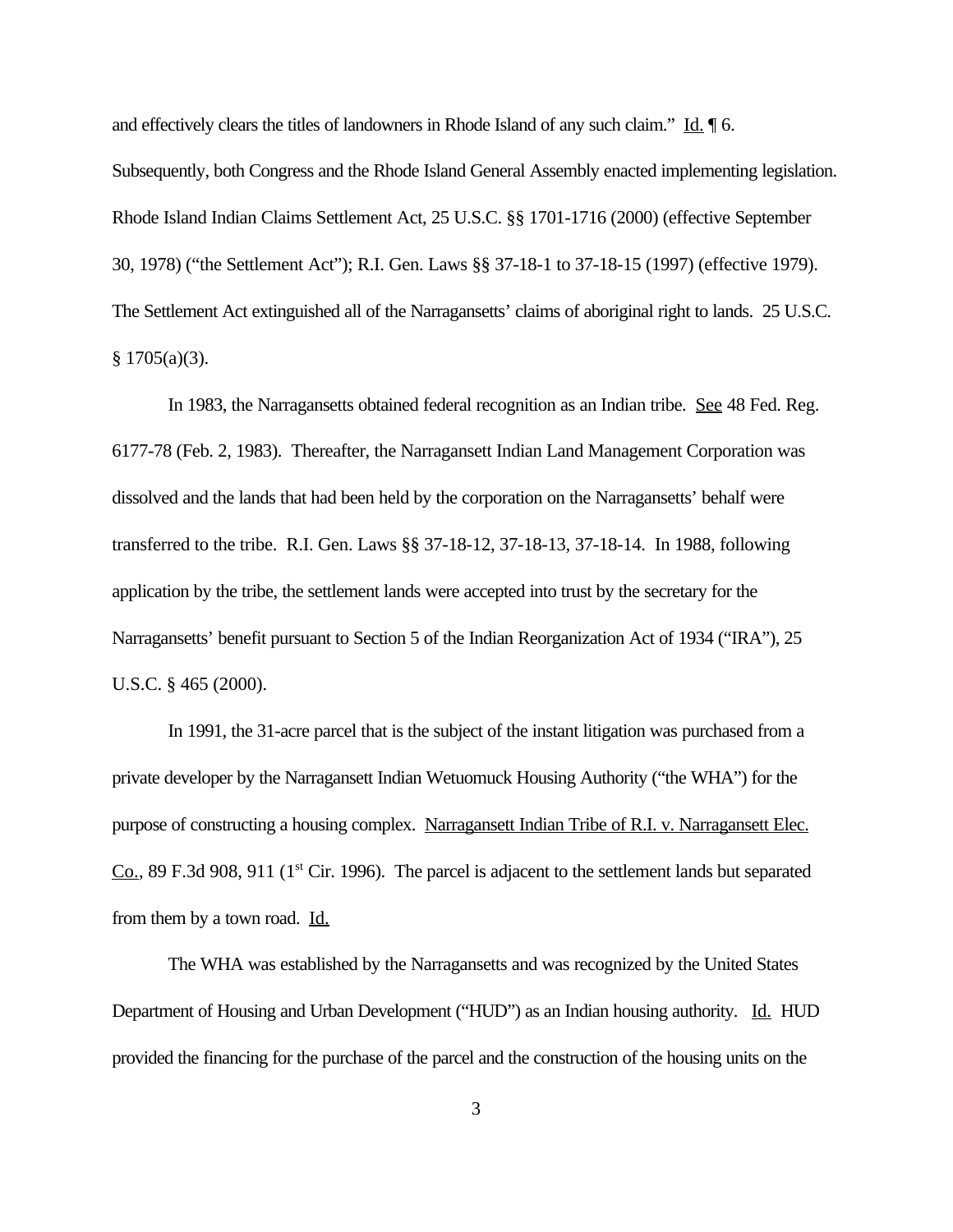site. Id.<sup>5</sup>

In 1992, the WHA conveyed the parcel to the tribe with a deed restriction that the property be placed in trust with the federal government for the express purpose of providing housing for tribal members. Id.; Defs.' Statement Undisputed Facts,  $\P$  17. The tribe leased the parcel back to the WHA with the approval of the BIA. 89 F.3d at 911; Defs.' Statement Undisputed Facts,  $\P$  17.

The WHA began construction of the housing development without obtaining, inter alia, a building permit from the town or the state's approval of the individual sewage disposal systems serving the project. 89 F.3d at 912. The state and the town sought injunctive relief prohibiting the Narragansetts and the WHA from constructing a housing complex without obtaining various permits and approvals that were required by state law and local ordinances. See Narragansett Indian Tribe v. Narragansett Elec. Co., 878 F. Supp. 349 (D.R.I 1995), rev'd in part, aff'd in part, 89 F.3d 908 (1st Cir. 1996). The WHA and the tribe contended that such permits and approvals were not required because the development was located on tribal land and state jurisdiction was precluded by the doctrine of Indian sovereignty. 878 F. Supp. at 354.

Resolution of the dispute required, inter alia, a determination of whether the parcel fell within the definition of "Indian country" set forth in 18 U.S.C. § 1151. Id. at 355. Congress has defined "Indian country" to include: "(a) all land within the limits of any Indian reservation under the jurisdiction of the United States Government . . . (b) all dependent Indian communities within the borders of the United

<sup>&</sup>lt;sup>5</sup> Initially, funding was provided pursuant to the Indian Housing Act of 1988, 42 U.S.C. §§ 1437aa-ee, repealed by Pub. L. 104-330 (1996). The Native American Housing Assistance and Self-Determination Act of 1996, 25 U.S.C. §§ 4101-4243 (2000) (enacted by Pub. L. 104-330) provides the present funding mechanism.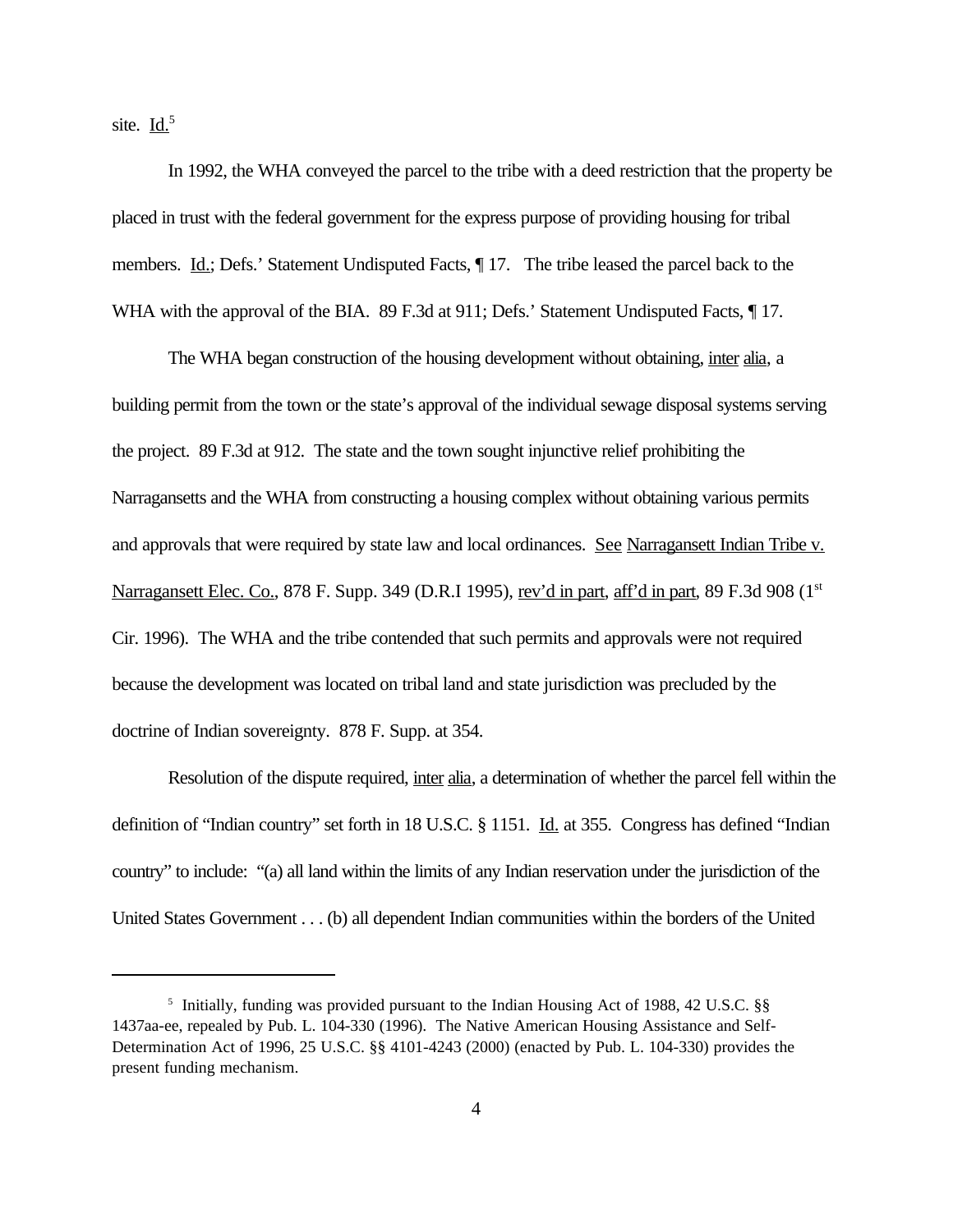Sates . . . and (c) all Indian allotments, the Indian titles to which have not been extinguished . . ." 18 U.S.C. § 1151 (2000).

 The district court determined that the housing site was a "dependent Indian community" within the meaning of § 1151(b). 878 F. Supp. at 356-57. After addressing the applicability in "Indian country" of the several state and local regulations at issue, the court permanently enjoined the WHA, the tribe, their officers, members, agents and those acting in concert with them from: (1) occupying or permitting occupation of any housing units on the site until all applicable requirements of Rhode Island's coastal resources management program had been satisfied; and (2) interfering with the drainage easement previously conveyed to the town. Id. at 366. The court denied injunctive relief with regard to the tribe's and the WHA's failure to comply with the requirements of any state regulations promulgated pursuant to the Historic Preservation Act, the Clean Water Act, the Safe Water Drinking Act, and those provisions of the state building code and the town zoning ordinance that were at issue in the case. Id.

On appeal, the First Circuit concluded that the parcel was not a "dependent Indian community" and thus not "Indian country" within the meaning of 18 U.S.C. § 1151(b). 89 F.3d at 911. Accordingly, the court of appeals reversed the district court's decision to the extent that the trial court had denied injunctive relief and the trial court was directed to enter an order granting the injunction.<sup>6</sup> Id. at 922.

A. The Present Dispute.

<sup>6</sup> That portion of the district court's decision which granted injunctive relief was affirmed.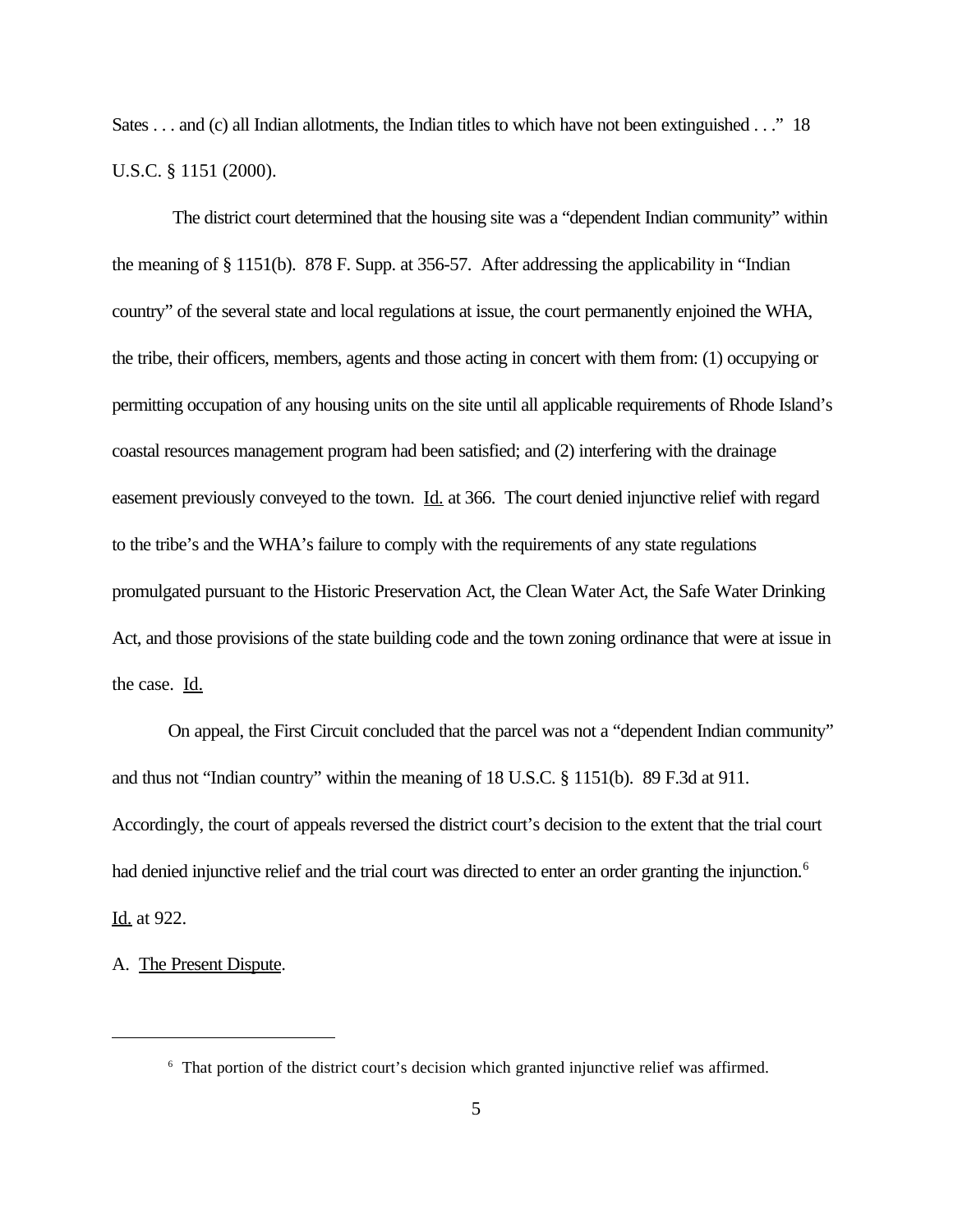Pursuant to 25 U.S.C. § 465, the Secretary of the Department of the Interior is authorized to acquire lands into trust "for the purpose of providing land for Indians." The BIA renders trust acquisition determinations on the secretary's behalf. In 1993, the tribe submitted an application requesting that the secretary take the parcel into trust for the Narragansetts' benefit. The tribe filed an updated application in July 1997. The present litigation pertains to the latter application.

On March 6, 1998, the BIA, through its eastern area director, Franklin Keel, notified the tribe, the state and the town of the secretary's intent to take the parcel into trust for the benefit of the Narragansetts. The town and the state, including its then-governor, Lincoln Almond, appealed the decision to the Interior Board of Indian Appeals ("the IBIA" or "the board"). On June 29, 2000, the board affirmed the BIA's determination. Town of Charlestown v. E. Area Dir., Bureau of Indian Affairs, IBIA 98-88-A and 98-89-A, 35 IBIA 93 (2000).

In affirming the BIA's decision, the board rejected the plaintiffs' challenges to several determinations made by the BIA in accepting the parcel into trust.<sup>7</sup> Specifically, the board concluded that the Settlement Act did not prohibit the secretary from acquiring lands other than the settlement lands into trust for the benefit of the Narragansetts. 35 IBIA 100-101. Also, the board rejected plaintiffs' argument that the BIA, either in all trust acquisition proceedings, or in view of the specific circumstances surrounding the tribe's trust application, was required to consider the possible use of the parcel for gaming purposes under the Indian Gaming Regulatory Act ("the IGRA"), 25 U.S.C. §2701 et seq., and to impose a restriction precluding such use. 35 IBIA at 101-103.

<sup>7</sup> Noting that it lacked jurisdiction to do so, the board did not address appellants' challenge to the constitutionality of 25 U.S.C. § 465. 35 IBIA at 96-97.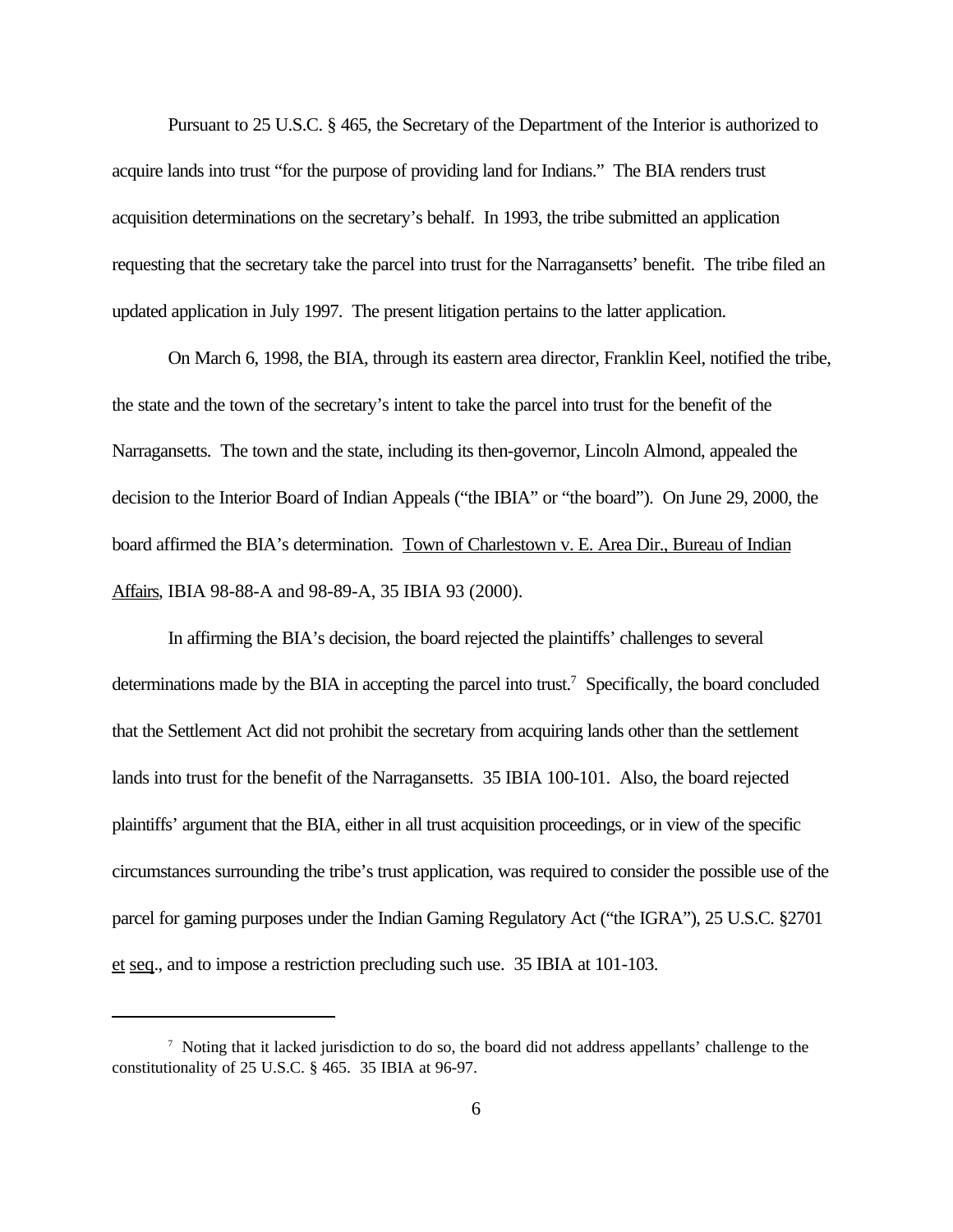Further, the board concluded that the BIA did not violate the Coastal Zone Management Act ("CZMA"), 16 U.S.C.  $\S$  1451 et seq. 35 IBIA at 104-105. Specifically, the bureau was not required to prepare a federal consistency determination for the proposed housing project as a prerequisite to trust acquisition of the parcel. Id. at 105.

Thereafter, plaintiffs instituted the instant action. As set forth more fully below, the plaintiffs allege that the secretary's acceptance of the parcel into trust was arbitrary, capricious, an abuse of discretion and/or otherwise not in accordance with law. Also, plaintiffs allege that the secretary lacked statutory authority to accept the parcel into trust and that the acquisition contravened the United States Constitution. Further, plaintiffs contend that 25 U.S.C. § 465 amounts to an unconstitutional delegation of legislative power to the executive branch of the federal government. The plaintiffs seek reversal of the secretary's decision and declaratory and injunctive relief.

### II. Discussion

Summary judgment shall be granted only "if the pleadings, depositions, answers to interrogatories, and admissions on file, together with the affidavits, if any, show that there is no genuine issue as to any material fact and that the moving party is entitled to a judgment as a matter of law." Fed. R. Civ. P. 56(c). A fact is material if it "might affect the outcome of the suit under the governing law." Anderson v. Liberty Lobby, Inc., 477 U.S. 242, 248 (1986). An issue is genuine "if the evidence is such that a reasonable jury could return a verdict for the nonmoving party." Id.

The fact that both parties to a lawsuit move for summary judgment simultaneously does not relax the standards set forth in Rule 56. See Blackie v. Maine, 75 F.3d 716, 721 (1<sup>st</sup> Cir. 1996). On the contrary, the Court "must consider each motion separately, drawing all inferences against each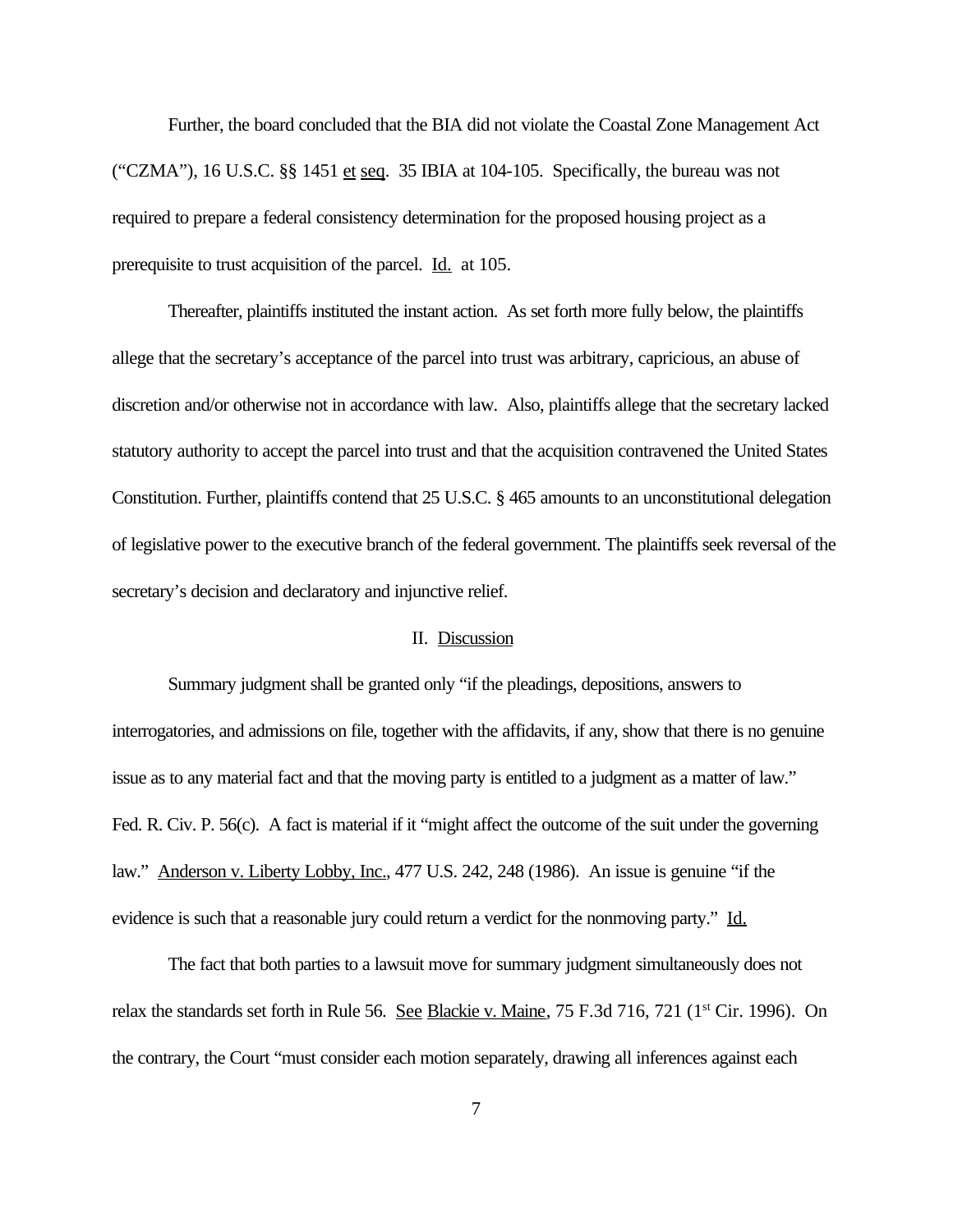movant in turn." Id. (quoting EEOC v. Steamship Clerks Union, Local 1066, 48 F.3d 594, 603 n.8 (1st Cir. 1995)). The Court therefore "must view all facts and draw all inferences in the light most favorable to the nonmoving party." Reich v. John Alden Life Ins. Co., 126 F.3d 1, 6 (1<sup>st</sup> Cir. 1997) (citing Continental Cas. Co. v. Canadian Universal Ins. Co., 924 F.2d 370, 373 (1<sup>st</sup> Cir. 1991)).

The moving party bears the burden of showing the Court that no genuine issue of material fact exists. Nat'l Amusements, Inc. v. Town of Dedham, 43 F.3d 731, 735 (1<sup>st</sup> Cir. 1995) (citing Celotex Corp. v. Catrett, 477 U.S. 317, 324 (1986)). Once the movant has made the requisite showing, the nonmoving party "may not rest upon the mere allegations or denials of [its] pleading, but . . . must set forth specific facts showing that there is a genuine issue for trial." Fed. R. Civ. P. 56(e). "Summary judgment is not appropriate merely because the facts offered by the moving party seem most plausible, or because the opponent is unlikely to prevail at trial." Gannon v. Narragansett Elec. Co., 777 F. Supp. 167, 169 (D.R.I. 1991) (citation omitted).

The Court's review of the secretary's determination is governed by 5 U.S.C. § 706 (2000), which provides in pertinent part:

### **Scope of review**

. . .

To the extent necessary to decision and when presented, the reviewing court shall decide all relevant questions of law, interpret constitutional and statutory provisions, and determine the meaning or applicability of the terms of an agency action. The reviewing court shall–

**(2)** hold unlawful and set aside agency action, findings, and conclusions found to be-- **(A)** arbitrary, capricious, an abuse of discretion, or otherwise not in accordance with law; **(B)** contrary to constitutional right, power, privilege, or immunity;

**(C)** in excess of statutory jurisdiction, authority, or limitations, or short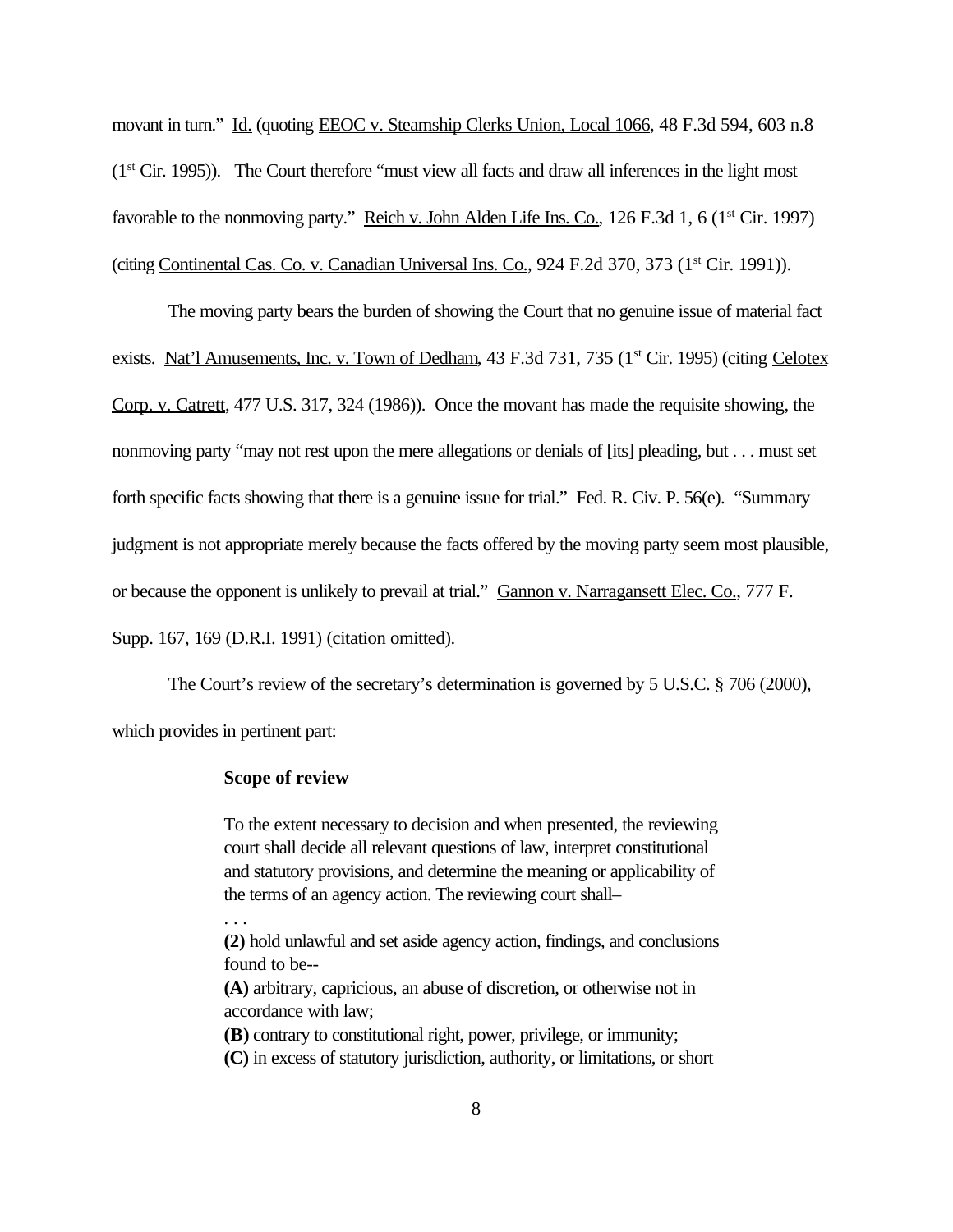of statutory right; **(D)** without observance of procedure required by law; **(E)** unsupported by substantial evidence in a case subject to sections 556 and 557 of this title or otherwise reviewed on the record of an agency hearing provided by statute; or **(F)** unwarranted by the facts to the extent that the facts are subject to trial de novo by the reviewing court.

In making the foregoing determinations, the court shall review the whole record or those parts of it cited by a party, and due account shall be taken of the rule of prejudicial error.

A. Whether the Secretary's Determination was Arbitrary, Capricious, an Abuse of Discretion or Otherwise not in Accordance with Law.

The scope of the Court's review under  $\S$  706(2)(A) is highly deferential. E.g., Conservation

Law Found. of New England, Inc. v. Sec'y of the Interior, 864 F.2d 954, 957-58 (1<sup>st</sup> Cir. 1989)

(citations omitted). The Court presumes the agency's action to be valid. Id. A reviewing court

"cannot substitute its own judgment for that of the agency." Id. at 958 (citation omitted). Rather, the

Court "must determine whether the decision was based on a consideration of the relevant factors and

whether the agency made a clear error of judgment." Airport Impact Relief, Inc. v. Wykle, 192 F.3d

197, 202 (1st Cir. 1999) (citations omitted).

However, a reviewing court will not merely "rubber stamp" an agency decision. Id. at 203.

If the Department "relied on factors which Congress has not intended it to consider, entirely failed to consider an important aspect of the problem, or offered an explanation for its decision that runs counter to the evidence before the agency" we would be compelled to find its decision arbitrary and capricious.

P. R. Higher Educ. Assistance Corp. v. Riley, 10 F.3d 847, 850 (D.C. Cir. 1993)(quoting Motor Vehicle Mfrs. Ass'n v. State Farm Mut. Auto. Ins. Co., 463 U.S. 29, 43 (1983)).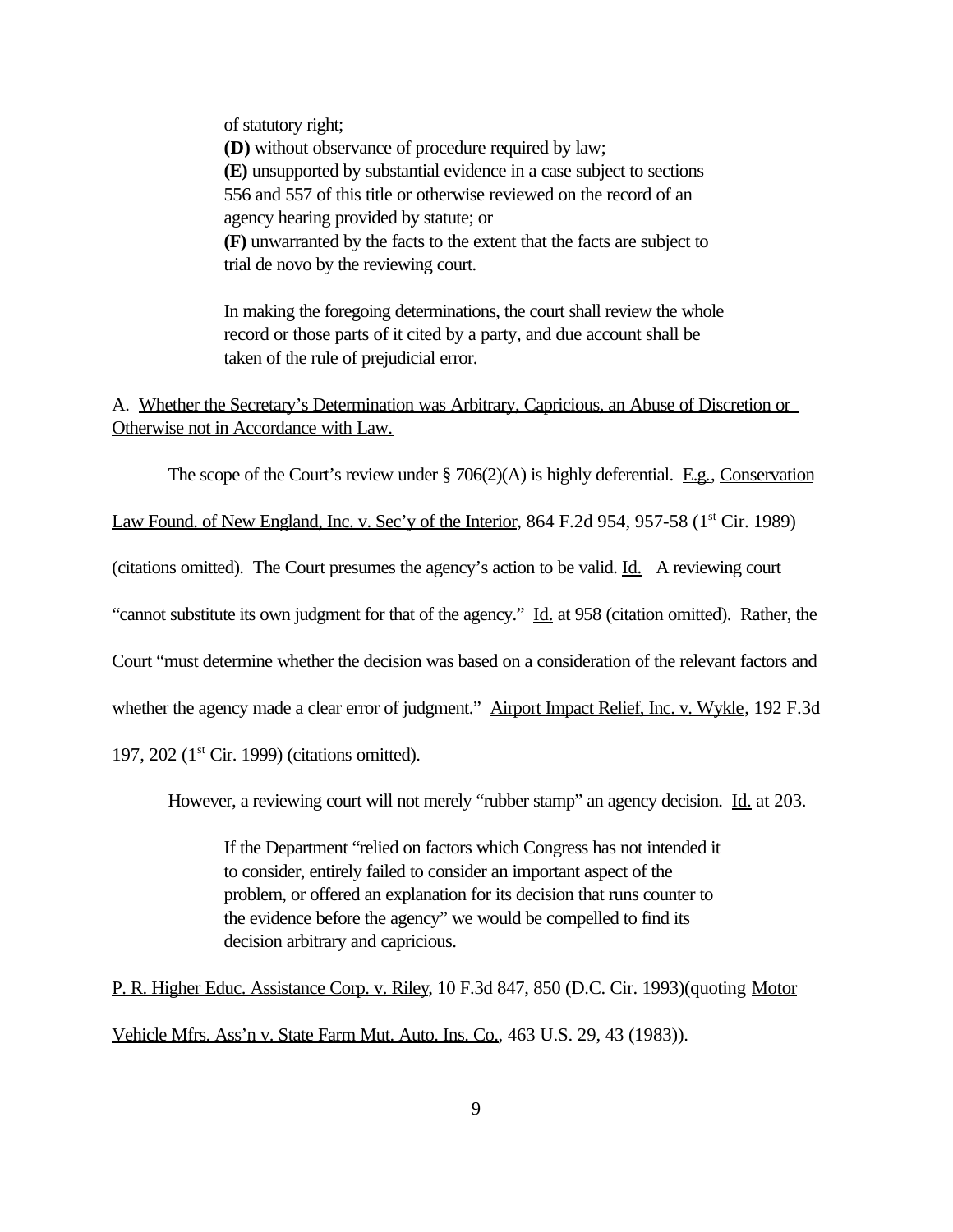In alleging that the secretary's actions were arbitrary, capricious, an abuse of discretion or otherwise not in accordance with law, the plaintiffs cite several examples of the BIA's alleged failure to conduct an appropriate evaluation of the tribe's trust application. Specifically, plaintiffs complain that the BIA failed to properly examine the tribe's application in accordance with the factors enumerated in 25 C.F.R. § 151.10.<sup>8</sup> Moreover, plaintiffs contend that the BIA failed to conduct an independent evaluation of the tribe's application, relying instead on correspondence submitted by the tribe in support of its 1993 application, and disregarding issues arising and comments submitted by plaintiffs subsequent to 1993. Further, the plaintiffs allege that the BIA failed to assess the environmental impact of the proposed use of the parcel although the National Environmental Protection Act ("NEPA") and related regulations so required. Also, plaintiffs contend that the BIA abused its discretion in not causing a federal consistency review to be conducted prior to accepting the parcel into trust. Additionally, plaintiffs allege the BIA improperly failed to consider that the tribe and the town had not executed a local cooperation agreement. Finally, plaintiffs complain that the bureau failed to consider that trust acquisition of the parcel would render the property available for gaming use under the IGRA.

# 1. The BIA's Alleged Failure to Conduct an Independent Evaluation of the Application and to Properly Evaluate the Trust Application in Accordance with 25 C.F.R.§ 151.10.

In contending that the BIA failed to conduct an independent evaluation of the tribe's 1997 trust application, the plaintiffs point out that substantial portions of an undated memorandum from the bureau's area realty officer to the eastern area director concerning the matter are verbatim restatements

<sup>&</sup>lt;sup>8</sup> Challenging the bureau's determination that the parcel is contiguous to the tribe's reservation, plaintiffs contend that the tribe's trust application should have been examined under 25 C.F.R. § 151.11 rather than § 151.10. However, the plaintiffs concede that the two provisions are substantially similar. Plfs.' Jt. Mem. Supp. M. Summ. J. at 24 n.30.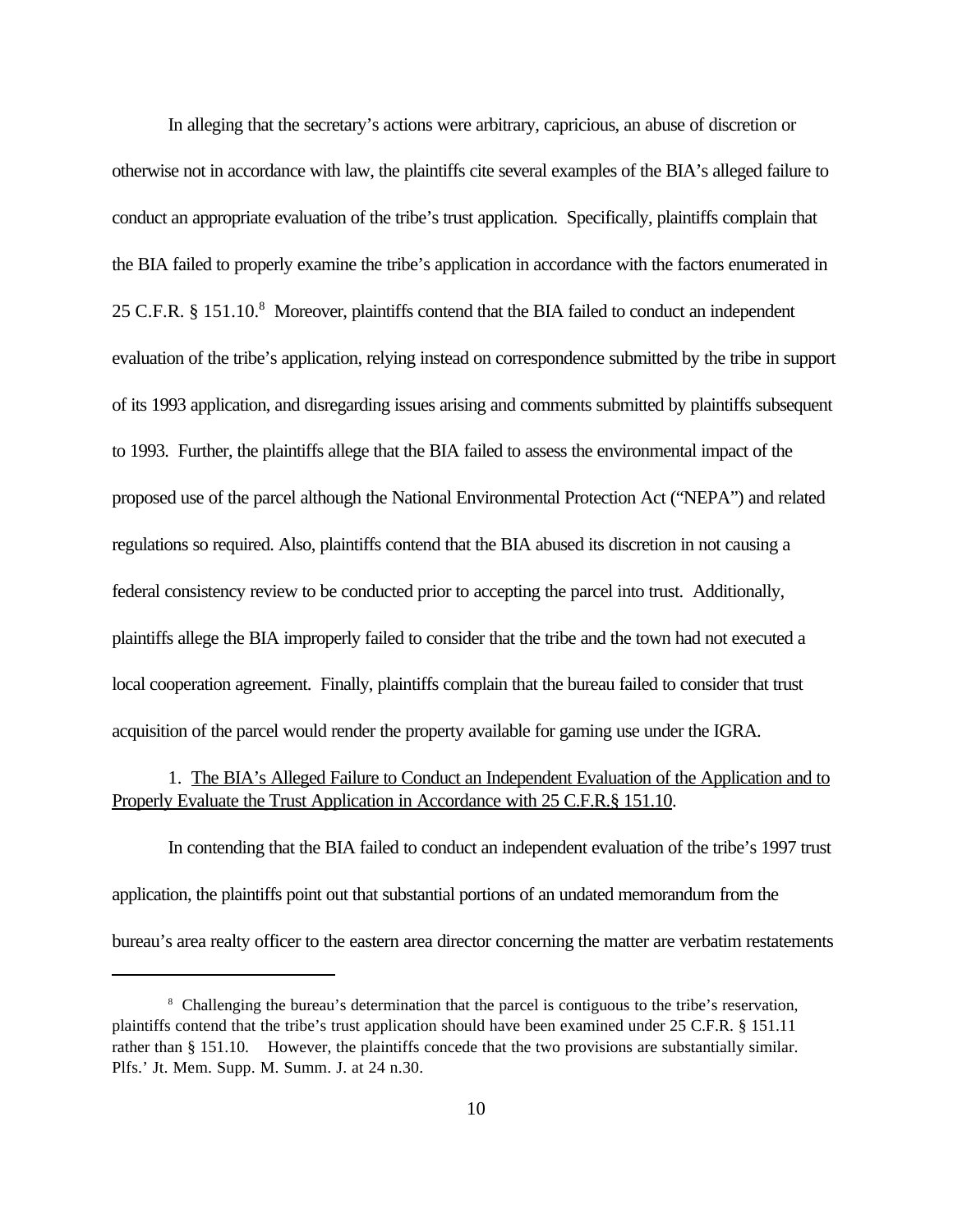of arguments proffered by the tribe's legal counsel in support of its 1993 trust application. Cf. Admin. Rec., Vol. I, Tab D (11/4/93 Letter from Attorney John F. Killoy, Jr. to Bill D. Ott, Area Director, BIA Eastern Area Office) with Admin. Rec., Vol. II, Tab H (Undated Memorandum from Bill Wakole, Area Realty Officer to Area Director, Eastern Area Officer). In particular, plaintiffs allege that the BIA's determination to accept the parcel into trust was premised solely on the tribe's 1993 correspondence, and was made without consideration of other relevant factors, including those issues presented by plaintiffs in their comments regarding the 1997 application.

The plaintiffs' assertions that the bureau failed to conduct an independent evaluation of the trust application, including plaintiffs' claim that the BIA failed to consider those issues raised in plaintiffs' comments, are belied by the administrative record. See e.g., Admin. Rec., Vol. II, Tab L; Vol. III, Tab U, Exh. 19. After examining the record in its entirety, the Court is satisfied that the BIA's determination was based upon its own independent analysis and evaluation of the 1997 application.

Further, plaintiffs allege that, in evaluating the trust application, the BIA failed to adequately consider the factors enumerated in 25 C.F.R. § 151.10. Specifically, plaintiffs assert that the bureau failed to assess the tribe's need for additional land and the potential jurisdictional problems and land use conflicts which might arise. The regulation provides, in pertinent part:

On-reservation acquisitions.

. . .

The Secretary will consider the following criteria in evaluating requests for the acquisition of land in trust status when the land is located within or contiguous to an Indian reservation, and the acquisition is not mandated:

(a) The existence of statutory authority for the acquisition and any limitations contained in such authority;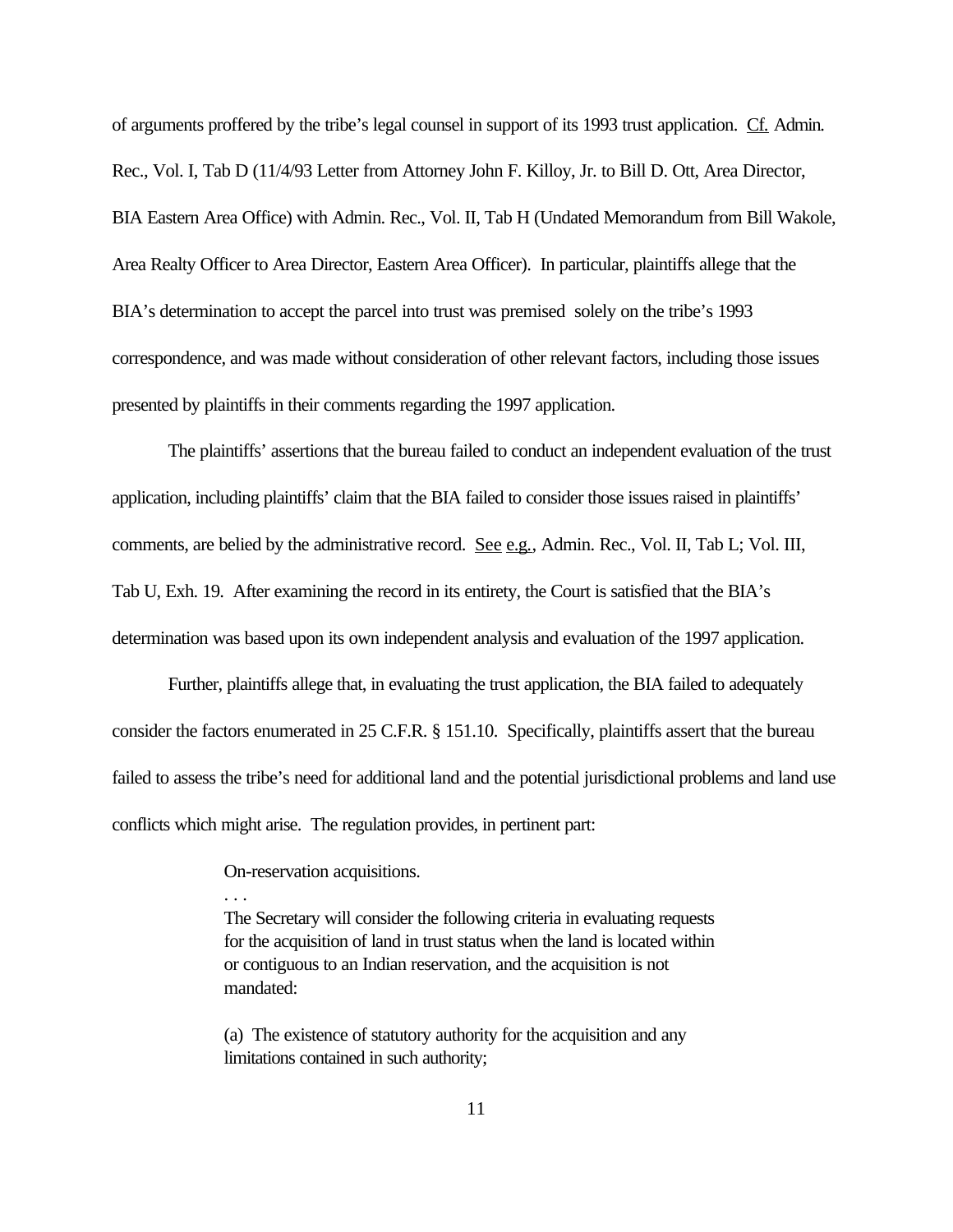(b) The need of the individual Indian or the tribe for additional land;

(c) The purposes for which the land will be used;

(e) If the land to be acquired is in unrestricted fee status, the impact on the State and its political subdivisions resulting from the removal of the land from the tax rolls;

(f) Jurisdictional problems and potential conflicts of land use which may arise; and

(g) If the land to be acquired is in fee status, whether the Bureau of Indian Affairs is equipped to discharge the additional responsibilities resulting from the acquisition of the land in trust status.

## 25 C.F.R. § 151.10

. . .

. . .

In reviewing the BIA's decision, the Court determines only whether the agency's decision was based on a consideration of the factors enumerated in § 151.10 and whether there has been a clear error of judgment. McAlpine v. United States, 112 F.3d 1429, 1436 (10<sup>th</sup> Cir. 1997) (quoting Citizens to Preserve Overton Park, Inc. v. Volpe, 401 U.S. 402, 416 (1971)). The Court does not engage in a weighing or balancing of the factors. Id. at 1434 (citing Turri v. I.N.S., 997 F.2d 1306, 1308-09 (10th Cir. 1993)). "The court's obligation is not to engage in *de novo* review to satisfy itself that the agency made the correct decision, but only to ascertain that the decision made was based on rational consideration of the statutorily relevant factors." City of Lincoln City v. U. S. Dep't of Interior, 229 F. Supp. 2d 1109, 1126 (D. Or. 2002).

 The record evinces that the BIA complied with § 151.10. Moreover, plaintiffs' arguments on this issue are, in substance, impermissible challenges to the *conclusions* reached by the BIA as a result of its consideration of the § 151.10 factors. The fact that the bureau, after conducting its own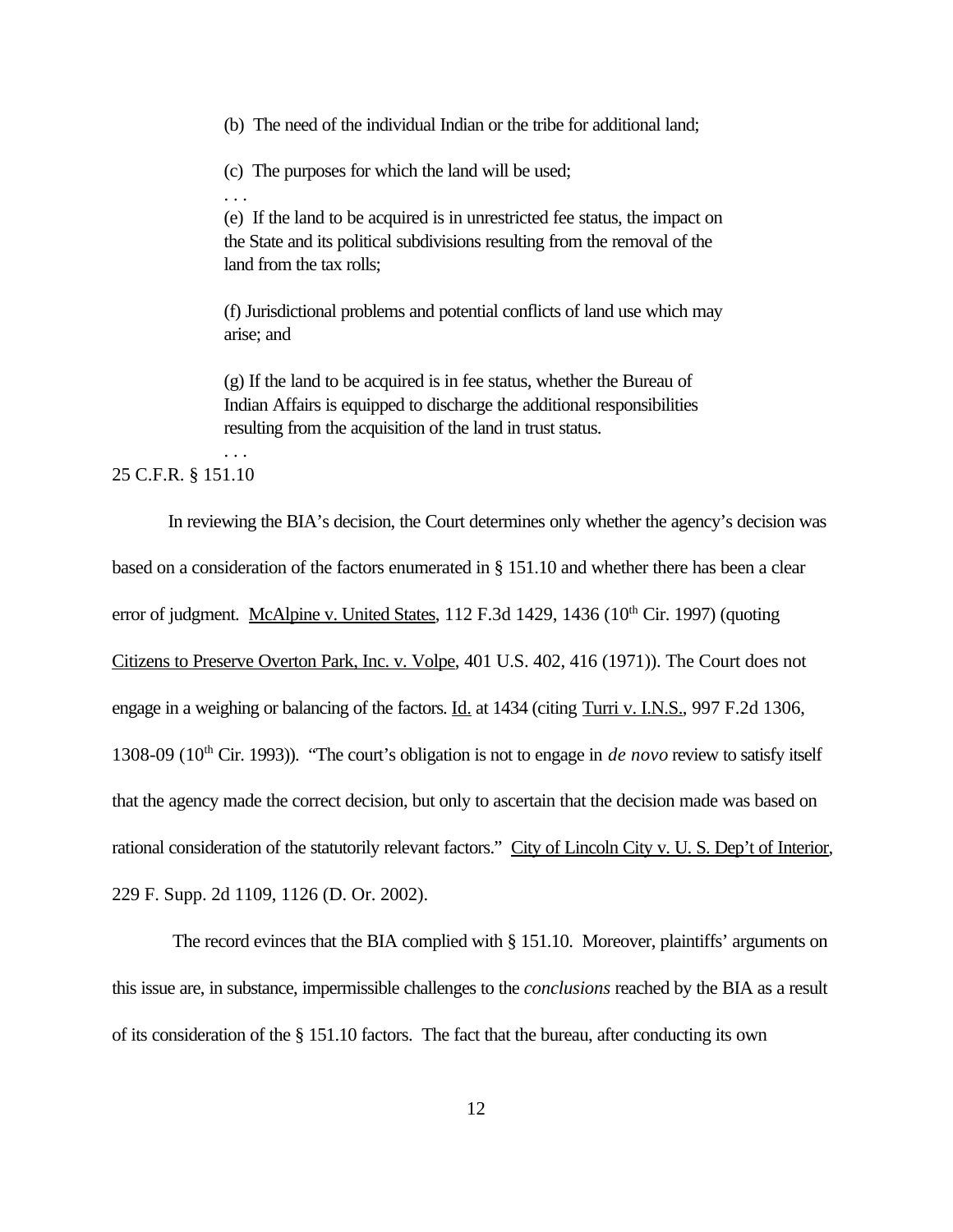independent inquiry and analysis, reached conclusions similar to those urged by the tribe and contrary to those urged by plaintiffs does not by itself lead to an inexorable finding that the BIA's determination was arbitrary, capricious, an abuse of discretion, or otherwise contrary to law.

## 2. NEPA and the CZMA.

The plaintiffs contend that the BIA's failure to require an environmental impact statement

("EIS") as a prerequisite to its trust determination violated NEPA,  $42$  U.S.C. §  $4321$  et seq.

Moreover, plaintiffs allege that the bureau, in concluding that no EIS was necessary, improperly relied

on an environmental assessment submitted by the tribe instead of conducting its own independent

inquiry. NEPA provides in pertinent part:

. . .

The Congress authorizes and directs that, to the fullest extent possible: (1) the policies, regulations, and public laws of the United States shall be interpreted and administered in accordance with the policies set forth in this chapter, and (2) all agencies of the Federal Government shall–

 (C) include in every recommendation or report on proposals for legislation and other major Federal actions significantly affecting the quality of the human environment, a detailed statement by the responsible official on–

(i) the environmental impact of the proposed action,

(ii) any adverse environmental effects which cannot be avoided should the proposal be implemented,

(iii) alternatives to the proposed action,

(iv) the relationship between local short-term uses of man's environment and the maintenance and enhancement of long-term productivity, and

(v) any irreversible and irretrievable commitments of resources which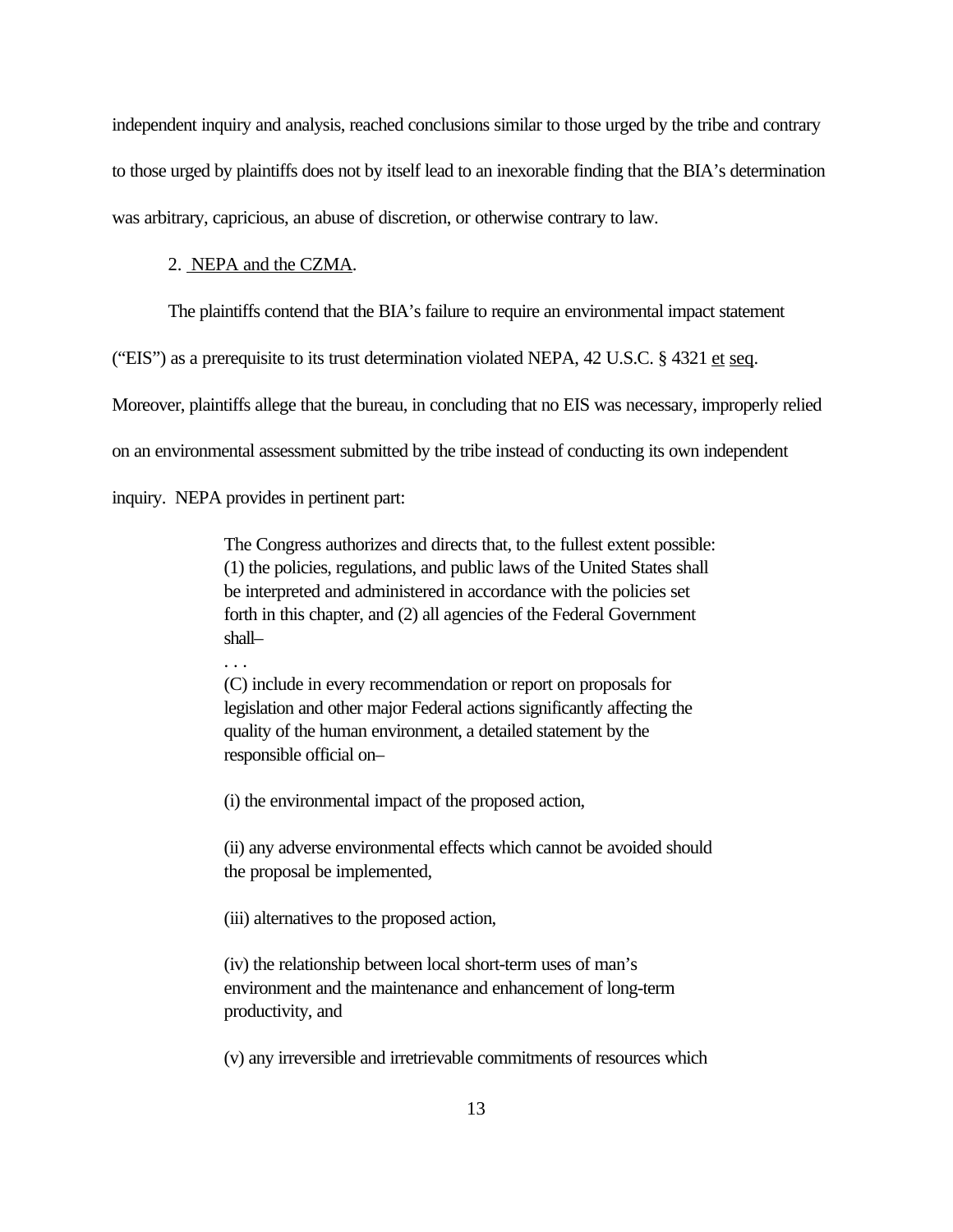would be involved in the proposed action should it be implemented.

### 42 U.S.C. § 4332 (2000).

An EIS need not be prepared in all circumstances. Rather, an EIS is required only where the proposed action will have a significant impact on the environment. Londonderry Neighborhood Coalition v. Fed. Energy Regulatory Comm'n, 273 F.3d 416, 419 (1<sup>st</sup> Cir. 2001) (quoting Wyoming Outdoor Council v. U.S. Forest Serv., 165 F.3d 43, 49 (D.C. Cir. 1999)). An environmental assessment ("EA") is employed in determining this threshold issue.<sup>9</sup> Id. The EA need not be prepared by the federal agency itself. The assessment may be prepared by the applicant provided that the agency "make[s] its own evaluation of the environmental issues and take[s] responsibility for the scope and content of the environmental assessment." 40 C.F.R. § 1506.5(b).

In the instant matter, the tribe prepared and submitted an EA. Admin. Rec., Vol. II, Tab D, Exh. 9. The BIA reviewed the Narragansetts' assessment, sought and obtained additional environmental information from the tribe and, after conducting its own review of all pertinent information, independently concluded that no EIS was necessary. Admin. Rec., Vol. I, Tab S; Vol. I, Tab U; Vol. I, Tab Y; Vol. II, Tab B; Vol. II, Tab D, Exhs. 10, 11. The plaintiffs have failed to demonstrate that the BIA acted arbitrarily, capriciously or abused its discretion either in analyzing the issue or in determining that preparation of an EIS was not required. The handwritten comments, attributed to Jim Harriman, BIA Trust Services Environmental Officer, that appear on the face of the EA do not require a contrary conclusion. See Admin. Rec., Vol. I, Tab L.

<sup>9</sup> Apparently, the parties agree that the acceptance of the parcel into trust amounts to a "major Federal action" within the meaning of 42 U.S.C. § 4332(2)(C).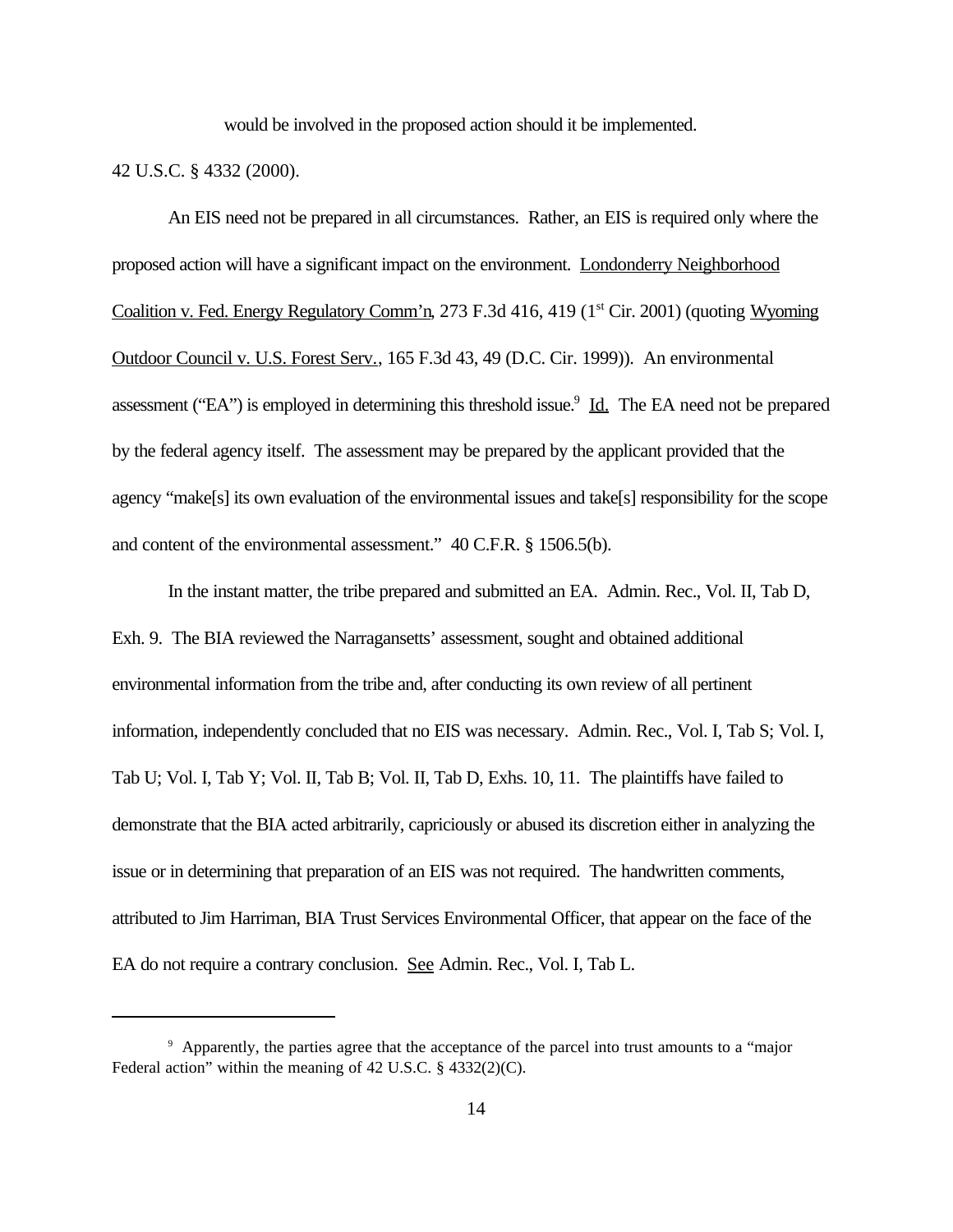The plaintiffs assert that the CZMA, 16 U.S.C. §§ 1451 et seq., required the completion of a federal consistency review of the contemplated 50-unit housing project as a prerequisite to the secretary's trust determination.<sup>10</sup> However, plaintiffs have not demonstrated that a consistency review of the anticipated development was necessary at the trust acquisition stage. The Rhode Island Coastal Resources Management Council ("the RICRMC"), the agency responsible for administering the state's coastal resources management plan, found that the application for trust status was consistent with the state's plan. Admin. Rec., Vol. II, Tab D, Exh. 11. As the CRMC recognized, development of the parcel was a separate matter which required its own federal consistency determination. Id. HUD's

<sup>10</sup> The CZMA provides, in pertinent part:

#### **Coordination and cooperation**

## **(c) Consistency of Federal activities with State management programs. . .**

**(1)(A)** Each Federal agency activity within or outside the coastal zone that affects any land or water use or natural resource of the coastal zone shall be carried out in a manner which is consistent to the maximum extent practicable with the enforceable policies of the approved State management programs. A Federal agency activity shall be subject to this paragraph unless it is subject to paragraph (2) or (3).

. . .

**(C)** Each Federal agency carrying out an activity subject to paragraph (1) shall provide a consistency determination to the relevant State agency designated under section 1455(d)(6) of this title at the earliest practicable time, but in no case later than 90 days before final approval of the Federal activity unless both the Federal agency and the State agency agree to a different schedule.

16 U.S.C. § 1456 (2000).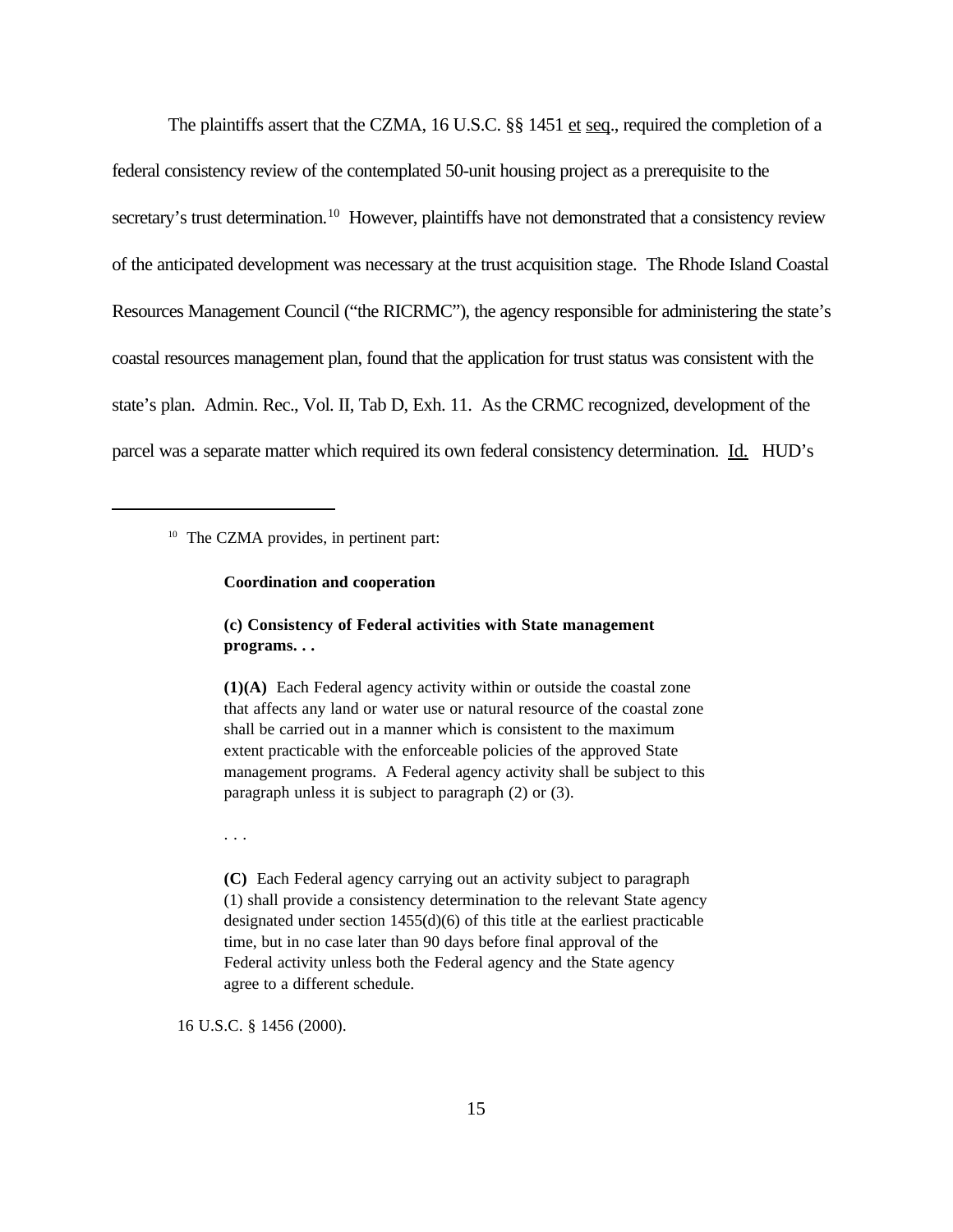obligations under the CZMA are not before the Court for consideration.

#### 3. The Potential Use of the Parcel for Gaming Purposes.

The plaintiffs assert that the bureau abused its discretion in accepting the parcel into trust without considering the potential use of the parcel for gaming activity under the IGRA, 25 U.S.C. §§ 2701-2721 (2000). Although not clear from the plaintiffs' memoranda, the Court views plaintiffs' argument as a challenge both to the BIA's determination that the tribe intended to use the parcel for housing purposes, see 25 C.F.R. § 151.10(c), and to its acceptance of the parcel into trust without restricting the use of the land to non-gaming purposes.

The IGRA was enacted by Congress in 1988, and, subject to certain restrictions, permits Indian tribes to engage in gaming activity on "Indian lands." 25 U.S.C. § 2710. "Indian lands" are defined as "all lands within the limits of any Indian reservation" and "any lands title to which is either held in trust by the United States for the benefit of any Indian tribe or individual or held by any Indian tribe or individual subject to restriction by the United States against alienation and over which an Indian tribe exercises governmental power."<sup>11</sup> 25 U.S.C. § 2703(4). However, except as otherwise provided in § 2719, "gaming regulated by [the IGRA] shall not be conducted on lands acquired by the Secretary in trust for the benefit of an Indian tribe after October 17, 1988, unless . . . such lands are located within or contiguous to the boundaries of the reservation of the Indian tribe on October 17, 1988." 25 U.S.C. § 2719(a)(1).

The parties disagree as to whether the parcel satisfies the contiguity exception set forth in §

<sup>&</sup>lt;sup>11</sup> As the plaintiffs correctly note, the settlement lands have been expressly excluded from the IGRA's definition of "Indian lands." 25 U.S.C. § 1708(b) (effective Sept. 30, 1996).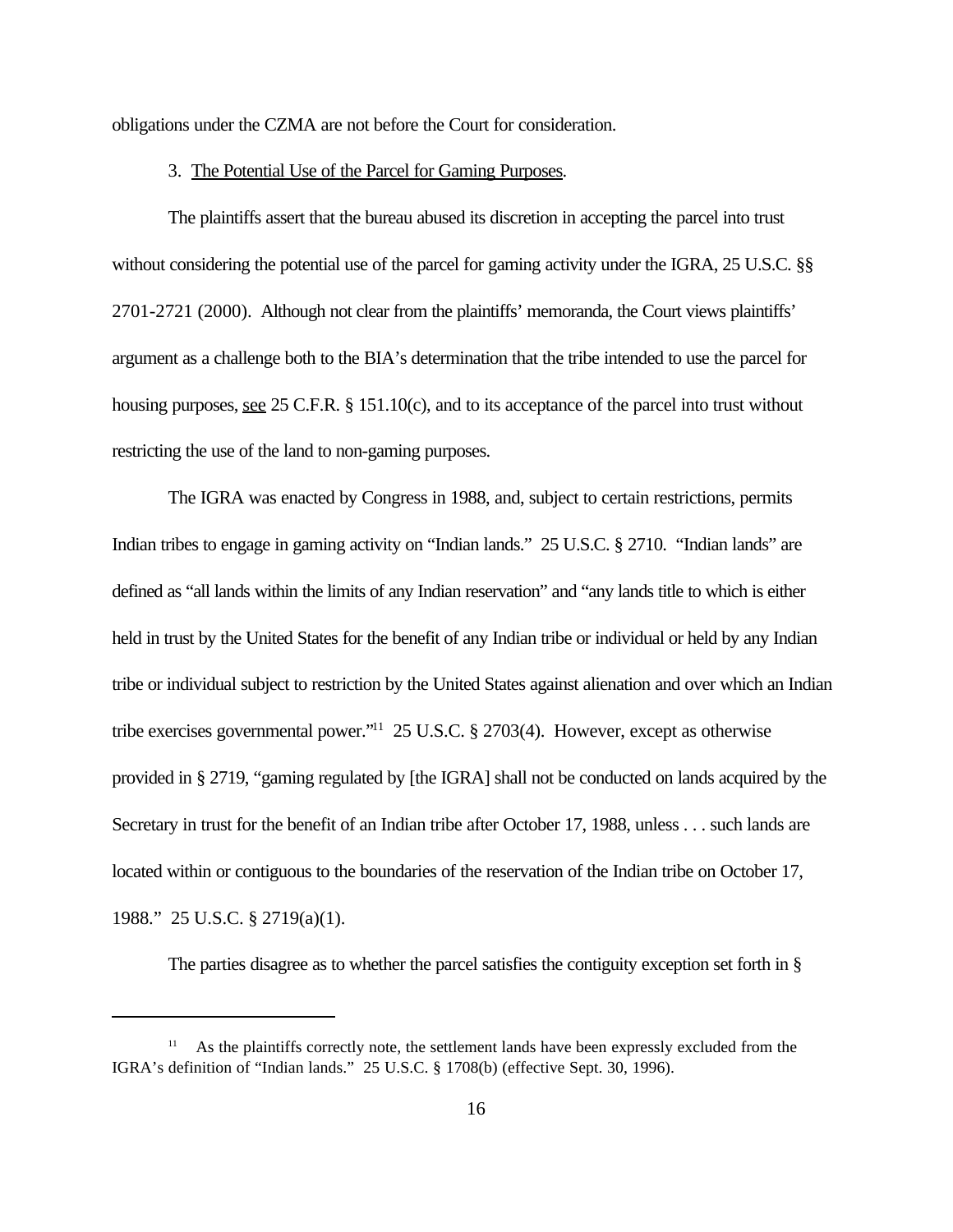2719(a)(1). That issue is not before this Court for determination. The question is one to be determined at some future date, if and when the tribe seeks to use the parcel for gaming purposes. It is clear from the record that the BIA was aware of the probability that, if accepted into trust, the parcel would qualify for use for gaming activities under the IGRA. E.g., Admin. Rec., Vol. II, Tabs I, K, L. The bureau was cognizant of the plaintiffs' opposition to use of the realty for such purposes. However, there was no evidence that the tribe intended to use the parcel for other than tribal housing. In fact, after the plaintiffs expressed concern over the potential for development of a gaming facility on the parcel, the tribe reaffirmed that it intended to use the parcel for a housing development and stated that it had "no immediate plans for any further future development." Admin. Rec., Vol. II, Tab N.

In sum, although the possibility that the parcel might be used for gaming activities was raised before the BIA, the bureau's determination that the parcel would be used to provide housing was amply supported by the record. In view of the deferential standard of review afforded to agency decisions under the APA, the bureau's determination in this regard must be sustained. Similarly, the bureau's acceptance of the parcel into trust without imposing a land use restriction precluding gaming activity did not amount to an abuse of discretion. Cf. Village of Ruidoso, New Mexico v. Albuquerque Area Dir., Bureau of Indian Affairs, 32 IBIA 130, 1998 WL 233740 (1998) (although tribe orally denied any intention to use subject parcel for gaming purposes, several facts, including that the parcel was a gift to the tribe from a corporation which apparently had a business relationship with the tribe, and that the parcel was adjacent to and possibly being used to provide parking and shuttle service for tribe's on-reservation resort which housed a casino, required further BIA inquiry into whether the parcel would be used for gaming related activities).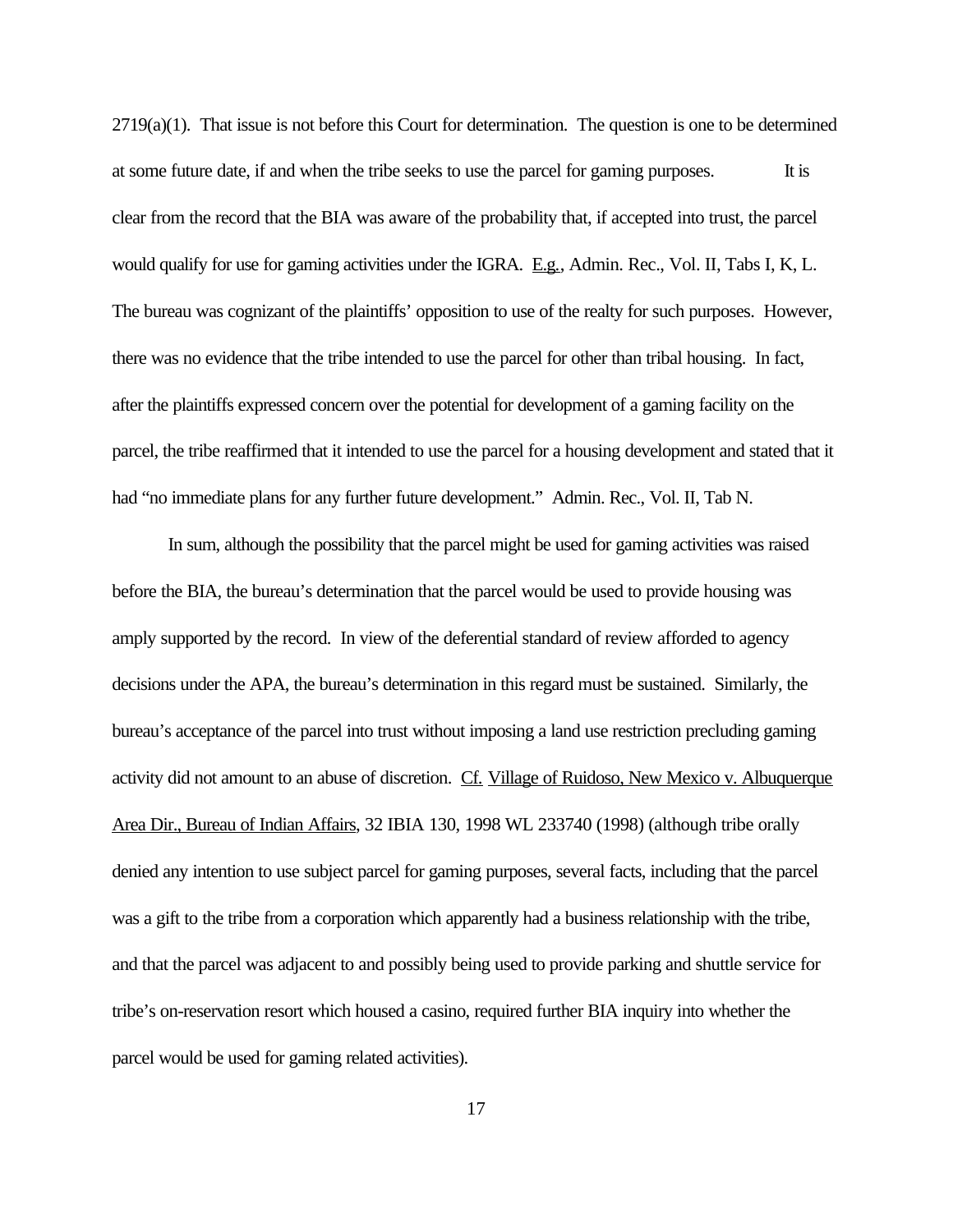### 4. The Absence of a Local Cooperation Agreement.

At the time of the bureau's determination, NAHASDA precluded HUD from providing housing grants absent the execution of a local cooperation agreement between the tribe and the municipality in which the housing was situated. <u>See</u> 25 U.S.C. § 4111(c), as amended through Pub. L. 105-276 (Oct. 21, 1998). No such agreement was executed between the tribe and the town concerning the parcel. The plaintiffs contend that, in deciding to accept the parcel into trust, the BIA improperly failed to consider the absence of a local cooperation agreement.

This argument is unpersuasive for at least two reasons. First, 25 U.S.C. § 4111(c) establishes a prerequisite to HUD's award of housing grants. It does not pertain to the BIA's trust acquisition authority. Second, § 4111(c) has been amended to permit HUD to waive the cooperation agreement requirement,  $25 \text{ U.S.C. } \frac{84111(c)}{c}$ , as amended, Pub. L. 106-569, Dec. 27, 2000, and it appears that the tribe has obtained such a waiver.

## B. The Secretary's Authority to Accept the Parcel into Trust for the Benefit of the Narragansetts.

The plaintiffs proffer two arguments in support of their claim that the secretary lacked legal authority to accept the parcel into trust for the benefit of the Narragansetts pursuant to 25 U.S.C. § 465.<sup>12</sup> First, plaintiffs contend that the trust acquisition authority conferred under § 465 is limited to acquisitions for the benefit of tribes that were federally recognized as of June 1934. Second, plaintiffs

 $12$  Also, in their reply memorandum in support of their summary judgment motion and their objection to defendants' summary judgment motion, plaintiffs assert that 25 U.S.C. § 465 does not authorize the secretary to accept into trust any lands that are owned in fee by a tribe. This claim was not specifically delineated in plaintiffs' complaint and was not addressed by the parties at oral argument. In any event, plaintiffs have not proffered any case law in support of their assertion and the Court finds that plaintiffs' argument is unsupported by the clear language of § 465.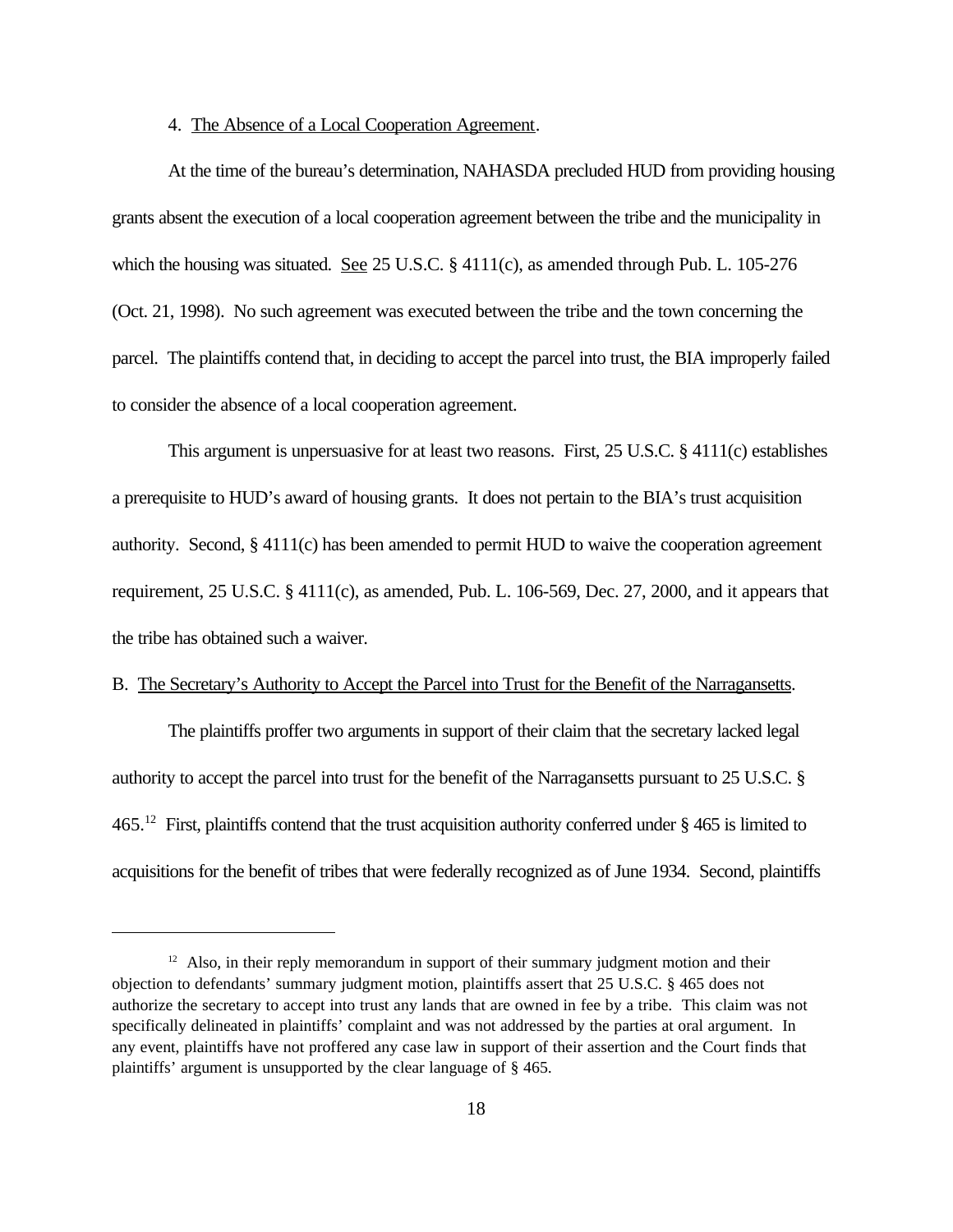argue that the Settlement Act operates to preclude the secretary from acquiring additional land in trust

for the benefit of the tribe.

### 1. The Scope of the IRA.

Section 465 provides in pertinent part:

The Secretary of the Interior is authorized, in his discretion, to acquire, through purchase, relinquishment, gift, exchange, or assignment, any interest in lands, water rights, or surface rights to lands, within or without existing reservations, including trust or otherwise restricted allotments . . . for the purpose of providing land for Indians. . . .

Title to any lands or rights acquired . . . shall be taken in the name of the United States in trust for the Indian tribe or individual Indian for which the land is acquired . . . .

25 U.S.C. § 465.

The applicable definitions of "Indian" and "tribe" are set forth in 25 U.S.C. § 479:

The term "Indian" . . . shall include all persons of Indian descent who are members of any recognized Indian tribe now under Federal jurisdiction, and all persons who are descendants of such members who were, on June 1, 1934, residing within the present boundaries of any Indian reservation, and shall further include all other persons of one-half or more Indian blood . . . The term "tribe" . . . shall be construed to refer to any Indian tribe, organized band, pueblo, or the Indians residing on one reservation.

25 U.S.C. § 479 (2000).

In substance, plaintiffs contend that the phrase "members of any recognized Indian tribe now

under Federal jurisdiction" restricts the secretary's trust-taking authority to acquisitions made on behalf

of tribes that were federally recognized as of the time of the IRA's enactment in June 1934. Under

plaintiffs' analysis, any tribe, including the Narragansetts, that was afforded federal recognition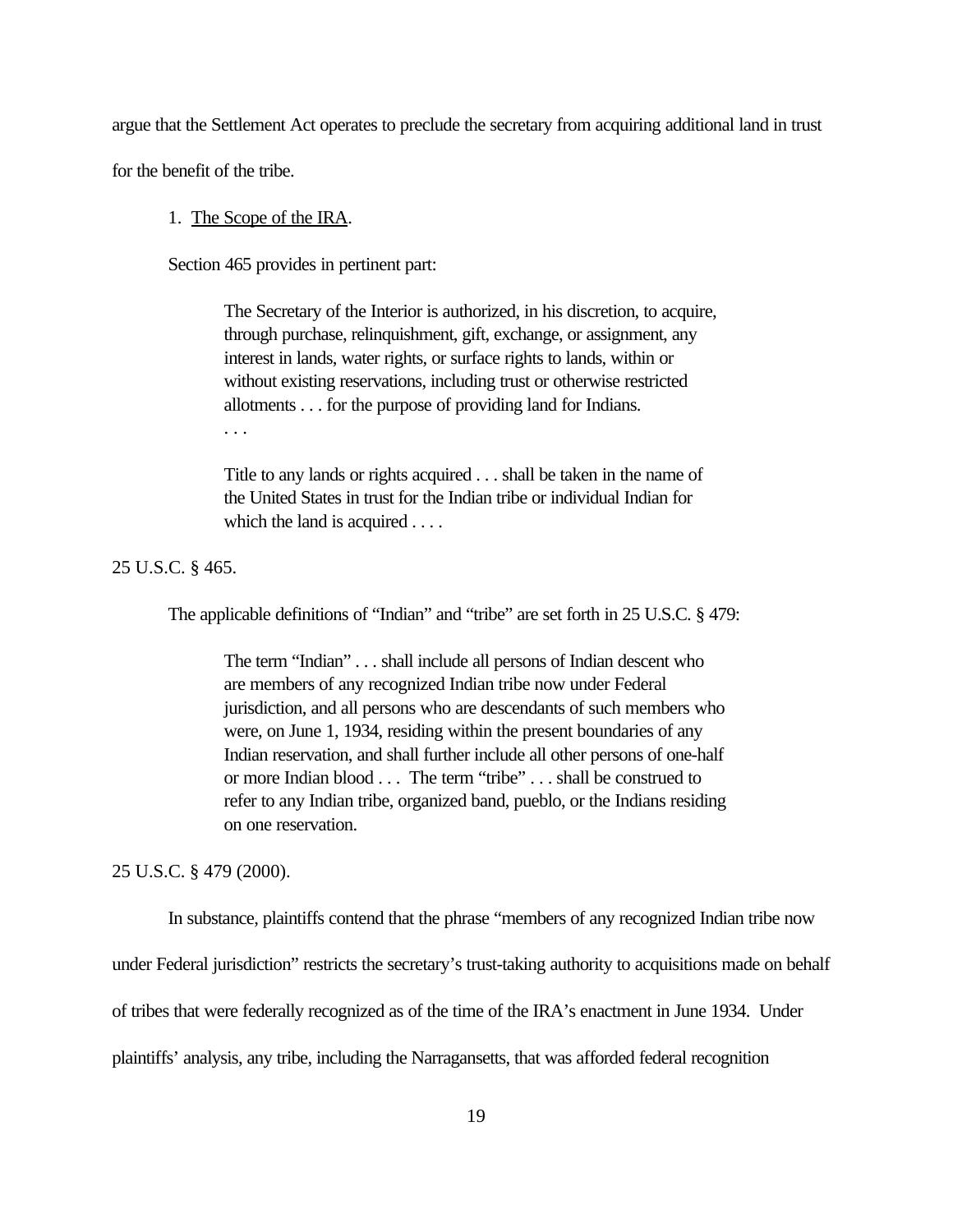subsequent to June 1934 does not qualify as an "Indian tribe" pursuant to  $\S$  479.

The plain language of § 479 does not impose such a limitation. The statute includes within the definition of "Indian," members of tribes in existence in 1934. When, as in the Narragansetts' case, a tribe existed in June 1934, and that tribe subsequently attained federal recognition, the fact that such acknowledgment occurred subsequent to the IRA's enactment date does not preclude trust acquisition for the benefit of the tribe pursuant to § 465. See City of Sault Ste. Marie v. Andrus, 532 F. Supp. 157, 161 (D.D.C. 1980) ( "[A]lthough the question of whether some groups qualified as Indian tribes for purposes of IRA benefits might have been unclear in 1934, that fact does not preclude the Secretary from subsequently determining that a given tribe deserved recognition in 1934."); see also R.I. v. Narragansett Indian Tribe, 19 F.3d 685, 694 (1<sup>st</sup> Cir. 1994) ("Federal recognition is just that: recognition of a previously existing status").

The Fifth Circuit's analysis and determination in United States v. State Tax Comm'n of Miss., 505 F.2d 633 (5<sup>th</sup> Cir. 1974), does not support a contrary conclusion. In <u>State Tax Comm'n</u>, the district court enjoined the Mississippi State Tax Commission and the Neshoba County sheriff from assessing or collecting sales and contract taxes from the Mississippi Band of Choctaw Indians, the tribe's housing authority, and a non-profit corporation which had been formed by the tribal council for the purpose of engaging in the construction business. Id. at 635-37. On appeal, the Fifth Circuit reversed, concluding that the district court lacked subject matter jurisdiction. Id. at 643.

In so doing, the court of appeals concluded, inter alia, that the band was not an "Indian tribe" within the meaning of § 479 and, thus, that 28 U.S.C. § 1362 did not provide a basis for the district court's exercise of jurisdiction. Id. at 638. Specifically, the circuit court determined that: the band's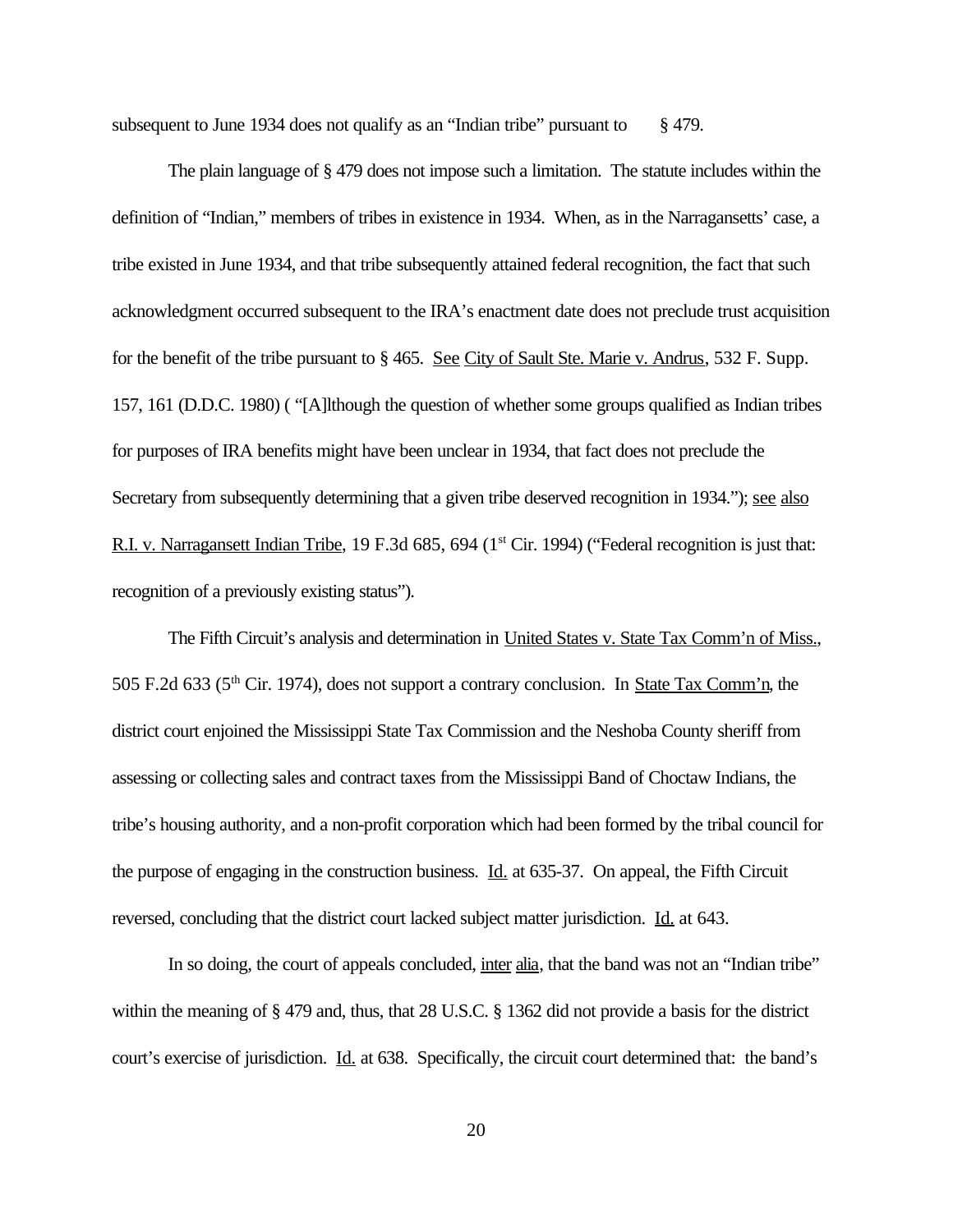tribal status had been extinguished by the United States Senate's ratification of the Treaty of Dancing Rabbit Creek in 1831; the Choctaws did not thereafter maintain a tribal organization or manner of living; in 1934, the band was not a tribe as defined by the IRA; and a 1944 proclamation by the Department of the Interior in which the department purported to recognize the tribe did not effectively confer the tribal status which was lacking in 1934. Id. at 640-43. With regard to the last point, the court of appeals stated: "The language of [25 U.S.C. § 479] positively dictates that tribal status is to be determined as of June, 1934, as indicated by the words 'any recognized Indian tribe now under Federal jurisdiction' and the additional language to like effect." Id. at 642.

Examined in the context of the court's analysis of the Choctaws' status, the above-quoted sentence does not evince that the Fifth Circuit understood § 479 as limiting tribal status to those tribes which were both existing and officially recognized as of June 1934. Rather, the statement simply indicates that tribal status that did not exist at the time of the IRA's enactment could not be "created" after that date. Specifically, in view of the uncontroverted evidence that the Mississippi Choctaws' tribal status had been extinguished prior to the IRA's enactment date, the tribe did not fall within § 479 and any post-enactment attempt to revive that status was of no consequence. Immediately following the above-quoted sentence, the Fifth Circuit continued as follows:

> The Mississippi Choctaws did not, in June, 1934 fall within the status prescribed by the Act. Their vote in 1935 to accept the benefits of the Act was not authorized by that statute. They could not confer upon themselves the benefit of a law in which, by its very terms, they had not been included.

> This omission was not, and could not have been, cured by a Proclamation of the Department of the Interior, grounded on the Act of 1934, which in 1944 purported to recognize the tribal organization of the Mississippi Band of Choctaw Indians and which attempted to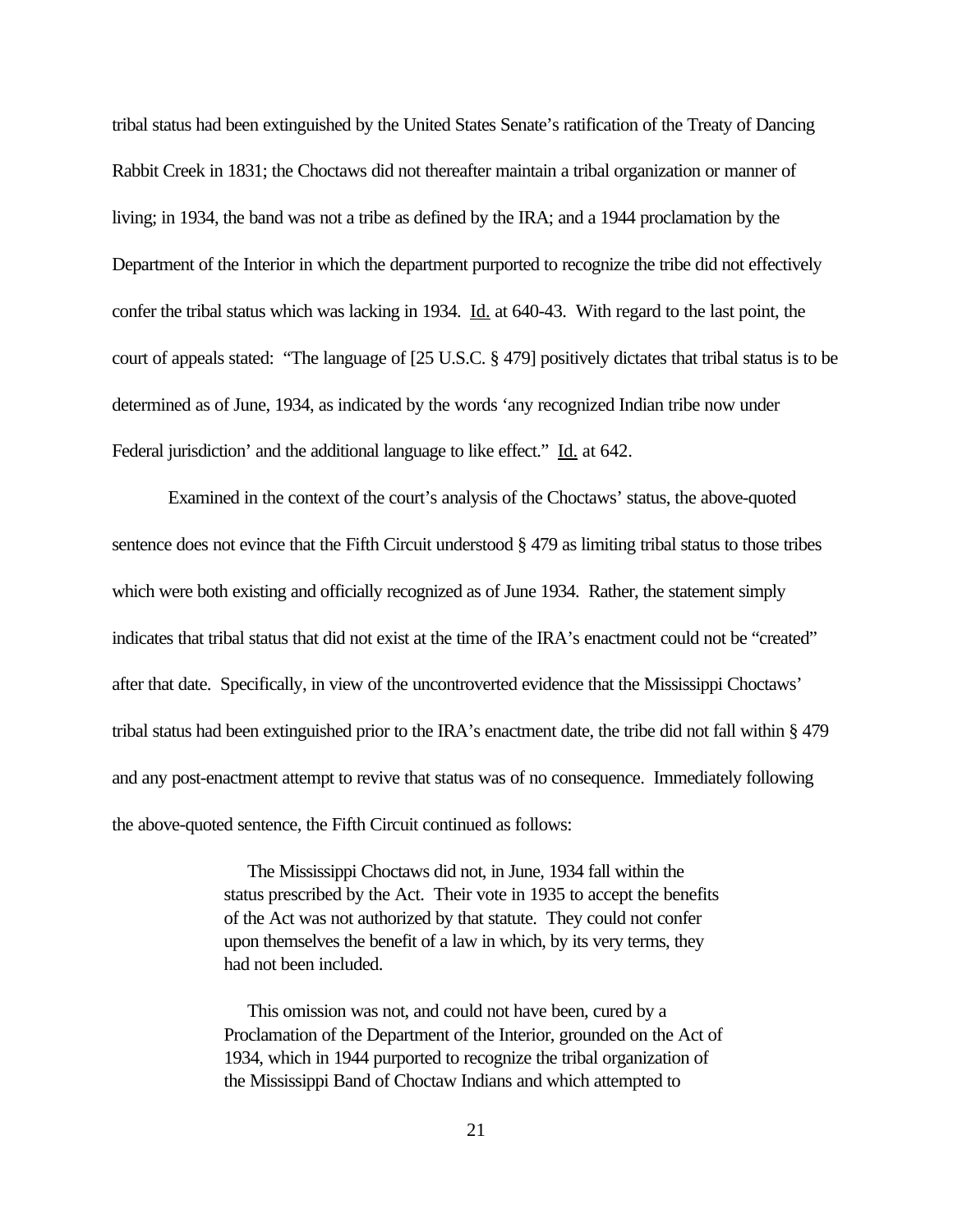declare that the lands purchased for their use and held for them in trust is an Indian Reservation.

Id. at 642-43.<sup>13</sup>

Unlike the Mississippi Choctaws, there can be no serious dispute concerning the

Narragansetts' tribal status in 1934. "[T]he Narragansett community and its predecessors have existed

autonomously since first contact, despite undergoing many modifications." Final Determination for

Federal Acknowledgment of Narragansett Indian Tribe of Rhode Island, 48 Fed. Reg. 6177, 6178

(Feb. 10, 1983). "The tribe has a documented history dating from 1614." Id.

In sum, as a federally-recognized tribe which existed at the time of the enactment of the IRA,

the Narragansett tribe qualifies as an "Indian tribe" within the meaning of § 479. Thus, the secretary

possesses authority under  $\S 465$  to accept lands into trust for the benefit of the Narragansetts.<sup>14</sup>

<sup>14</sup> The plaintiffs further contend that the legislative history of 25 U.S.C. § 479 reveals that Congress intended the term "Indian" to refer only to tribes federally recognized as of the date of the IRA's enactment. Since the Court finds no ambiguity on the face of the statute, it does not go further in an attempt to ascertain legislative intent. However, the Court has reviewed the Senate testimony referenced by plaintiffs and concludes that, contrary to plaintiffs' assertion of a more restrictive goal, the colloquy simply evinces a legislative intent to restrict the definition of "Indian" to members of aboriginal tribes, any of their descendants who are of at least one-half Indian blood, and any descendants of any degree of blood relationship who were residing on reservations as of June 1, 1934. Hearing before the Senate Committee on Indian Affairs, 73rd Congress, May 17, 1934, at 264-267; Plaintiffs' Appendix, Vol.

<sup>&</sup>lt;sup>13</sup> In United States v. John, 437 U.S. 634, 650 (1978) the Supreme Court determined that the Mississippi Choctaws were "Indians" within the definition set forth in § 479. Specifically, the definition includes persons of "one-half or more Indian blood" and "[t]here is no doubt that persons of this description lived in Mississippi, and were recognized as such by Congress and by the Department of the Interior, at the time the [IRA] was passed." Id.

Of relevance to the instant matter is the Supreme Court's accompanying observation that the IRA "defined 'Indians' not only as 'all persons of Indian descent who are members of any recognized [in 1934] tribe now under Federal jurisdiction.'" Id. (parenthetical in original). The Supreme Court's parenthetical language provides some support for plaintiffs' assertion that whether a tribe was federally recognized in 1934 is determinative of its status. However, that issue was not before the Supreme Court for consideration and, in fact, the Court did not address the matter further. Under such circumstances, the district court declines to view the Supreme Court's parenthetical as determinative of the issue presented here.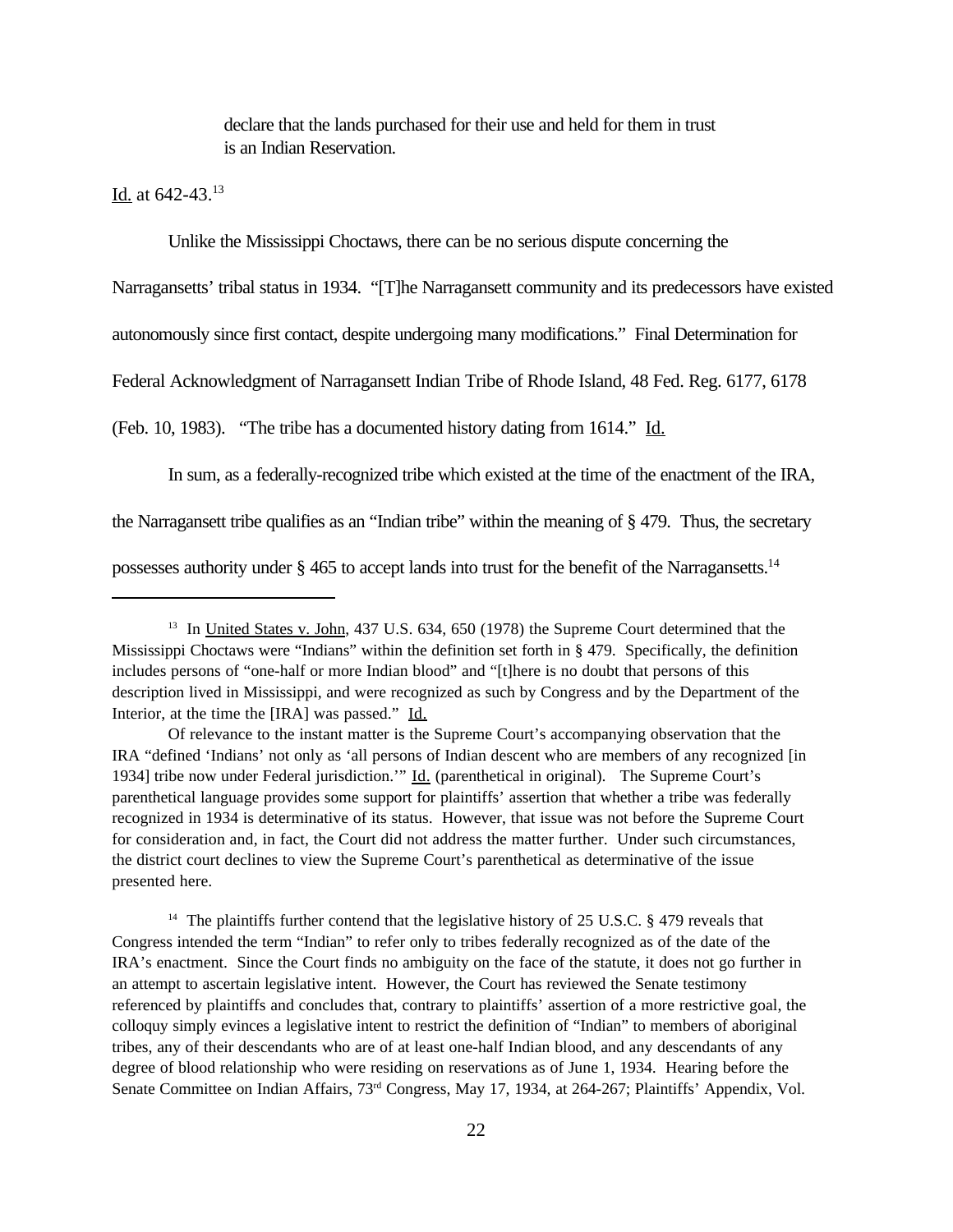### 2. The Impact of the Settlement Act on the Secretary's Authority under 25 U.S.C. § 465.

The plaintiffs contend that, even if the Narragansetts qualify as an "Indian tribe" within the meaning of § 479, the Settlement Act precludes the acceptance of non-settlement lands into trust for the benefit of the tribe under § 465. The plaintiffs proffer three primary arguments in support of this contention. First, plaintiffs argue that the Settlement Act and the underlying JMOU preclude any further expansion of the area over which the tribe possessed jurisdiction. The plaintiffs assert that the secretary's acceptance of the parcel into trust is contrary to the purposes of the enactment and JMOU because it results in such an expansion and an accompanying divestiture of the state's jurisdiction and sovereignty over the property.<sup>15</sup> Second, plaintiffs contend that 25 U.S.C. § 1707(c) specifically extinguished the federal government's authority to acquire additional, non-settlement lands in trust for the benefit of the tribe pursuant to § 465. Third, plaintiffs allege that the secretary is precluded from accepting the particular parcel at issue into trust because the parcel was part of the lands to which the tribe had asserted aboriginal title and that claim was resolved by the JMOU and the Settlement Act.

The Settlement Act provided for congressional ratification of any prior transfers of land or natural resources located anywhere in the United States that were made by or on behalf of the

V. See City of Sault Ste. Marie v. Andrus, 532 F. Supp 157, 161 (D.D.C. 1980) ("[T]he apparent purpose of limiting IRA benefits to tribes recognized in 1934 was to prevent new groups from coming together solely to exploit the IRA  $\dots$ .")

Similarly, because the Court concludes that § 479 defines "Indian" to include members of aboriginal tribes that possessed tribal status in 1934 but were recognized subsequent to that date, it is not necessary for the Court to address the parties' respective arguments concerning whether 25 U.S.C. §§ 476 and 2202 require that § 479 be afforded an expansive interpretation.

<sup>&</sup>lt;sup>15</sup> See Connecticut v. U. S. Dep't of Interior, 228 F.3d 82, 85-86 ( $2<sup>nd</sup> Cir. 2000$ ) (citing 25 U.S.C. §§ 465, 1321(a), 1322(a); 25 C.F.R. § 1.4(a)) (noting that land taken into trust pursuant to the IRA is generally not subject to state or local taxation, local zoning and regulatory requirements, or, absent tribal consent, state criminal and civil jurisdiction.)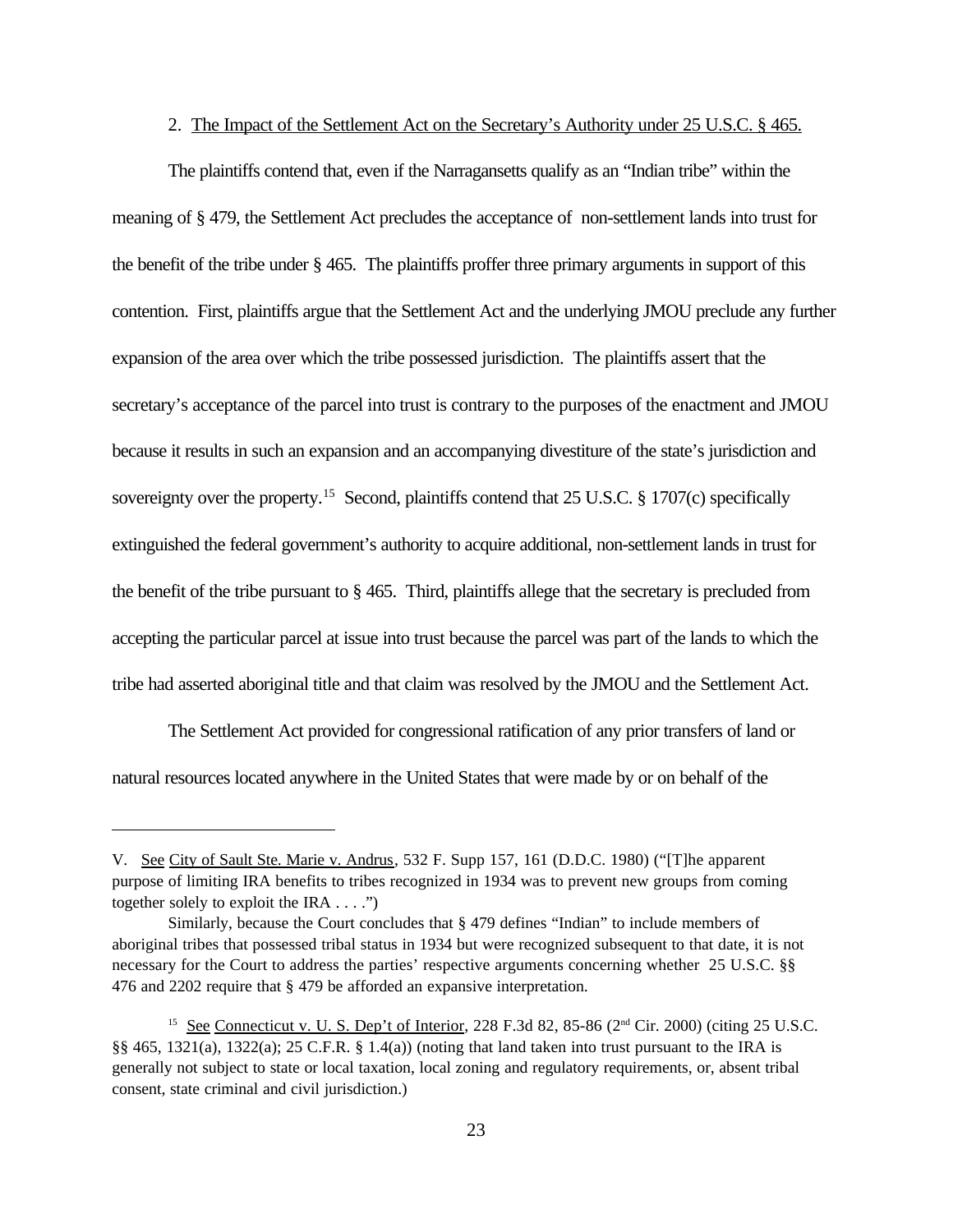Narragansetts, their predecessors, or their successors in interest. 25 U.S.C. § 1705(a)(1). The enactment also provided for the ratification of any prior transfers of any land or natural resources located within the town of Charlestown that were made by any Indian, Indian nation, or Indian tribe. Id. The act provided for the extinguishment of any Indian claims of aboriginal title to such property as of the date of transfer. 25 U.S.C. § 1705(a)(2). The act further provided:

> [B]y virtue of the approval of a transfer of land or natural resources effected by this section, or an extinguishment of aboriginal title effected thereby, all claims against the United States, any State or subdivision thereof, or any other person or entity, by the Indian Corporation or any other entity presently or at any time in the past known as the Narragansett Tribe of Indians, or any predecessor or successor in interest, member or stockholder thereof, or any other Indian, Indian nation, or tribe of Indians, arising subsequent to the transfer and based upon any interest in or right involving such land or natural resources (including but not limited to claims for trespass damages or claims for use and occupancy) shall be regarded as extinguished as of the date of the transfer.

25 U.S.C. § 1705(a)(3).

Similarly, the enactment provided for the ratification of any transfers of land or natural resources

located within Rhode Island and outside of the town of Charlestown that were made by or on behalf of

any Indian, Indian nation, or Indian tribe (other than transfers included in § 1705). 25 U.S.C §

 $1712(a)(1)$ . Aboriginal title to such land or natural resources was regarded as extinguished as of the

date of transfer. 25 U.S.C.  $\S 1712(a)(2)$ . In addition:

[B]y virtue of the approval of such transfers of land or natural resources effected by this subsection or an extinguishment of aboriginal title effected thereby, all claims against the United States, any State or subdivision thereof, or any other person or entity, by any such Indian, Indian nation, or tribe of Indians, arising subsequent to the transfer and based upon any interest in or rights involving such land or natural resources (including but not limited to claims for trespass damages or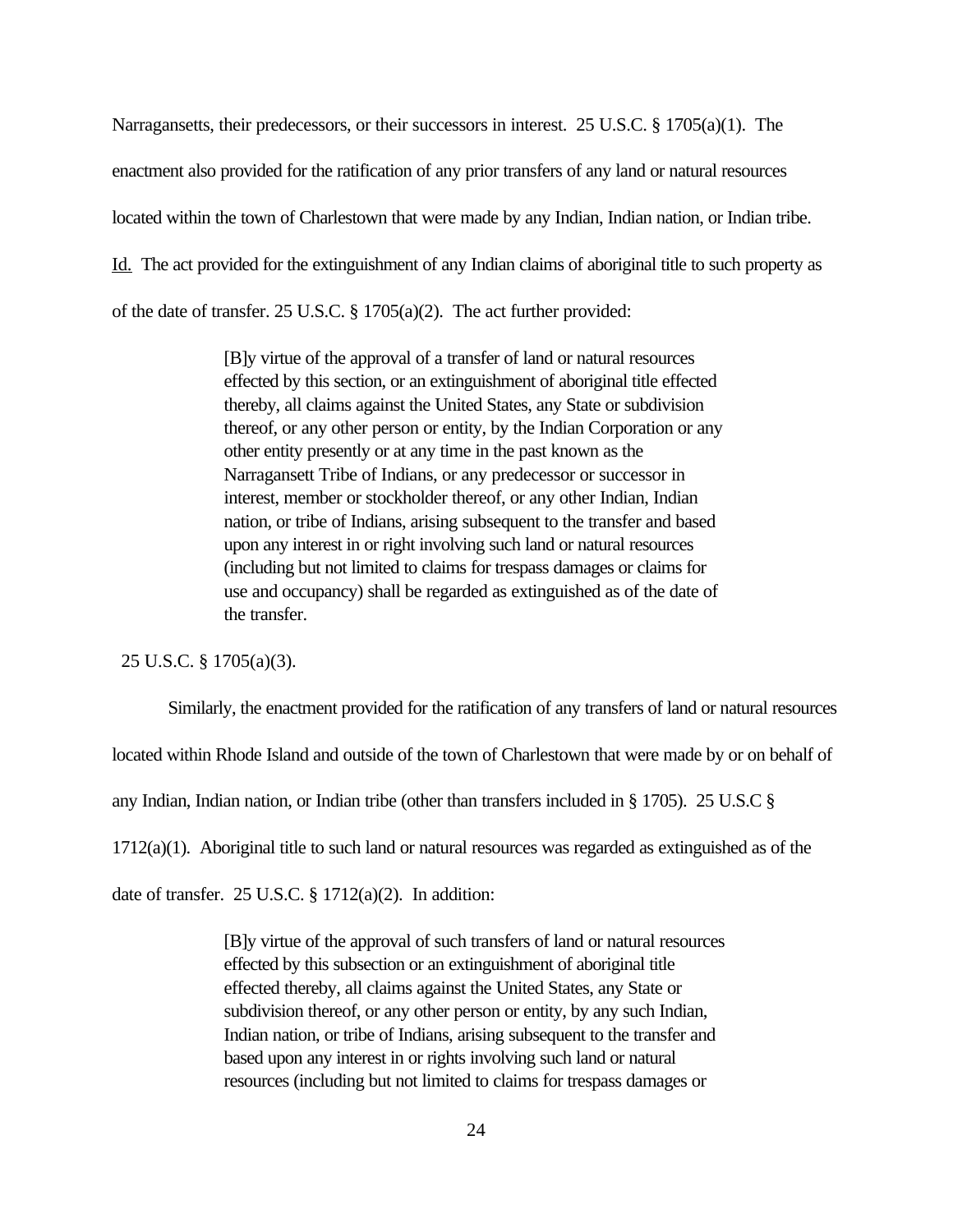claims for use and occupancy), shall be regarded as extinguished as of the date of the transfer.

### 25 U.S.C. § 1712(a)(3).

The Settlement Act does not expressly preclude or otherwise restrict the acceptance of nonsettlement lands into trust for the benefit of the Narragansetts pursuant to 25 U.S.C. § 465. Moreover, plaintiffs have not demonstrated that either Congress or the settling parties intended to impose such a limitation.

In ascertaining congressional intent, courts are guided by the general principle that "statutes are to be construed liberally in favor of the Indians with ambiguous provisions interpreted to their benefit." Chickasaw Nation v. United States, 534 U.S. 84, 93-94 (2001) (quotation and citations omitted). In particular, statutes that impact upon Indian sovereignty are viewed from a "distinctive perspective." Narragansett Indian Tribe of R. I., 89 F.3d at 914 (quoting Rhode Island v. Narragansett Indian Tribe, 19 F.3d 685, 691 ( $1<sup>st</sup>$  Cir. 1994)). "[I]t is well established that '[a] congressional determination to terminate [a reservation] must be expressed on the face of the Act or be clear from the surrounding circumstances and legislative history." Id. (quoting Mattz v. Arnett, 412 U.S. 481, 505 (1973)).

Although §§ 1705 and 1712 reveal an intent to resolve *all* claims, whether for possession or damages, that are premised upon the Narragansetts' assertions of aboriginal right, the provisions do not reveal an intent to otherwise restrict the tribe's legal rights and privileges, including those benefits which became available to the tribe upon attaining federal acknowledgment in 1983.<sup>16</sup> Specifically, the

<sup>&</sup>lt;sup>16</sup> Similarly, the enactment's legislative history reveals that Congress' intent in passing the Settlement Act was to resolve the Narragansetts' aboriginal land claims. See H.R. Rep. 95-1453 (purpose of Settlement Act was "to implement a settlement agreement between the Narragansett Indian Tribe and the State of Rhode Island and private landowners in Charlestown, Rhode Island concerning the tribe's claim to certain land within the Town of Charlestown and for damages for trespass on such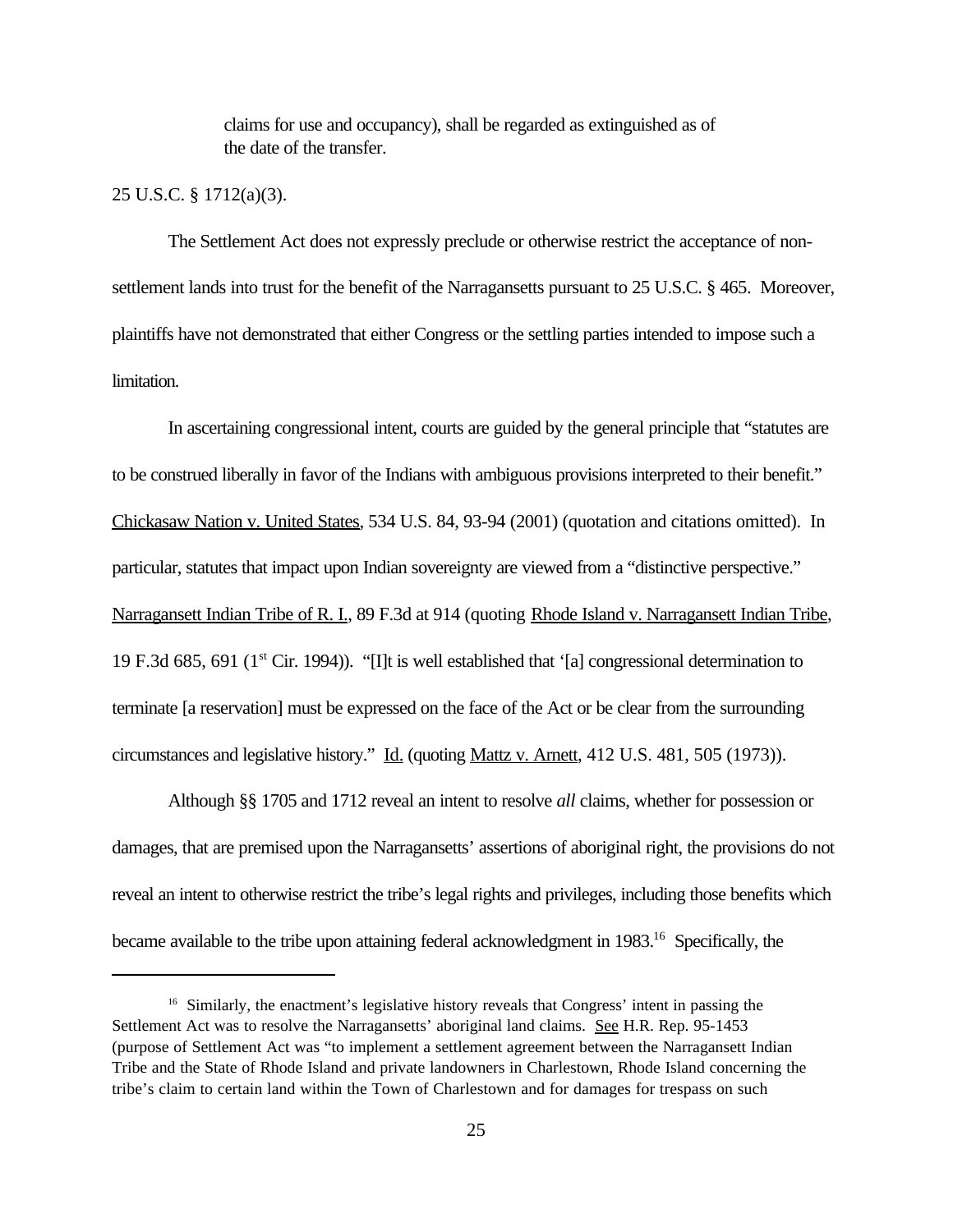Settlement Act does not impair the tribe's ability, as a federally recognized tribe, to seek § 465 trust acquisition of lands that it acquires by purchase with non-settlement funds.

The JMOU does not evince a contrary intent on the part of the settling parties. Paragraph 6 of the JMOU provides in pertinent part:

> Federal legislation shall be obtained that eliminates all Indian claims of any kind, whether possessory, monetary or otherwise, involving land in Rhode Island, and effectively clears the titles of landowners in Rhode Island of any such claim.

The provision reveals the settling parties' intention to resolve all claims arising out of the Narragansetts' assertions of aboriginal right to lands located within the state and to remove any clouds on the title to that realty. As is the case with §§ 1705 and 1712, paragraph 6 does not indicate an intent to otherwise limit the tribe's legal rights and privileges including those benefits incident to federal recognition. In fact, paragraph 15 demonstrates that the parties recognized that the Narragansetts were entitled to seek federal acknowledgment and its attendant benefits:

> [T]he plaintiff in the Lawsuits will not receive Federal recognition for purposes of eligibility for Department of Interior services as a result of Congressional implementation of the provisions of this Memorandum, *but will have the same right to petition for such recognition and services as other groups.*

(Emphasis added).

The plaintiffs' reliance on 25 U.S.C. § 1708(a) to support their contention that the Settlement Act forecloses the acceptance of the parcel into trust pursuant to § 465 is misplaced because that provision is expressly limited in application to "settlement lands." Section 1708(a) provides: "Except as

lands").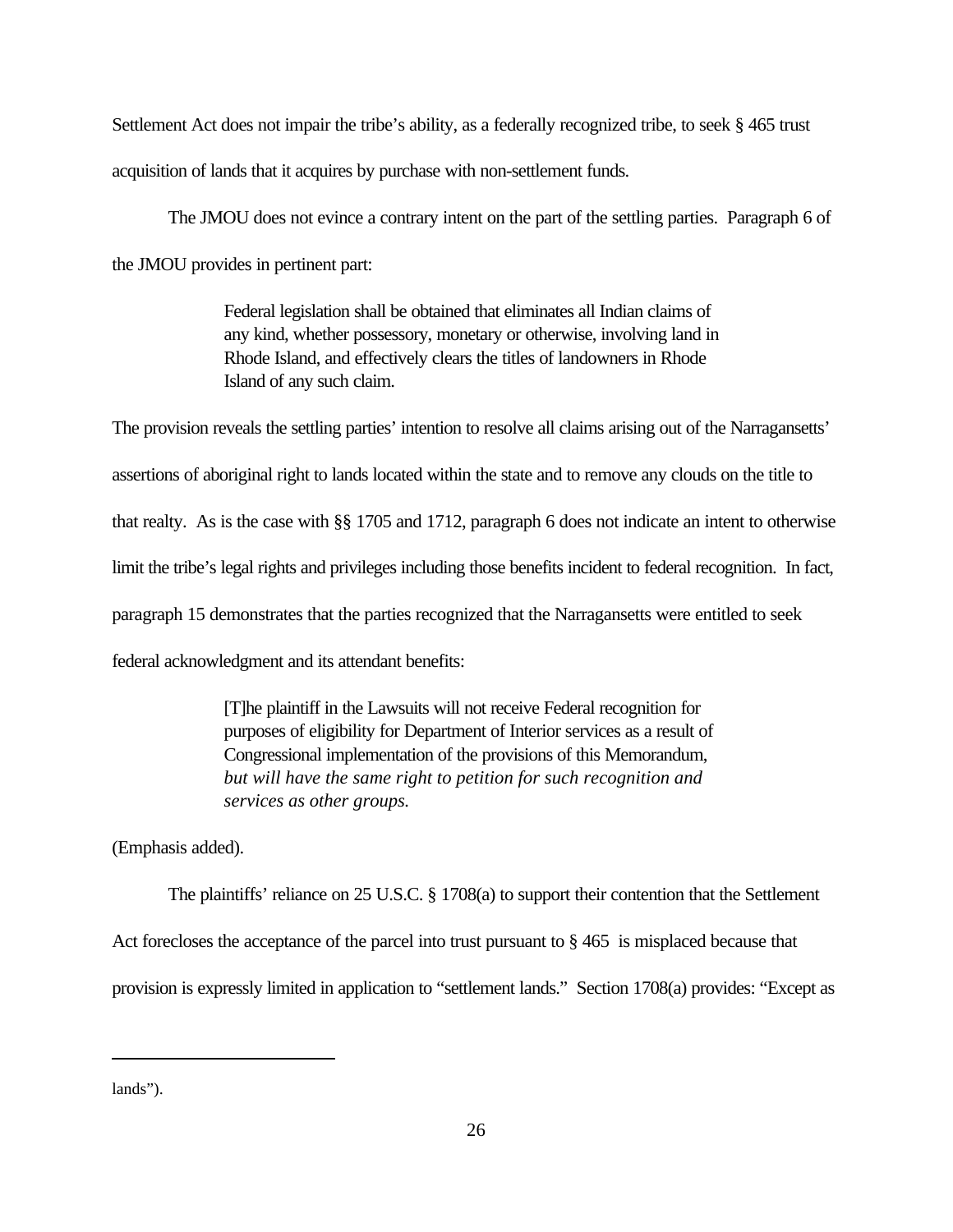otherwise provided in this subchapter, the settlement lands shall be subject to the civil and criminal laws and jurisdiction of the State of Rhode Island." The provision does not speak to non-settlement acquisitions and, accordingly, does not evince a congressional intent to foreclose § 465 trust acquisitions of non-settlement lands on the Narragansetts' behalf. The plaintiffs argue that acceptance of non-settlement lands into trust will diminish the state's sovereignty and jurisdiction over one or more "islands" of land within the state's borders. However, the potential for such a result does not provide a basis for construing the Settlement Act as foreclosing future trust acquisitions. "[C]heckerboard jurisdiction is not novel in Indian law . . . ." Washington v. Confederated Bands & Tribes of the Yakima Indian Nation, 439 U.S. 463, 502 (1979). "While we might question the wisdom of different jurisdictional provisions governing different trust lands, we will not provide a strained interpretation of the [Connecticut Indian Claims] Settlement Act simply to avoid such a result." Connecticut v. U. S. Dep't of Interior, 228 F.3d 82, 91 (2<sup>nd</sup> Cir. 2000). Rather, plaintiffs' argument is more appropriately one for presentation to Congress in seeking amendment of the Settlement Act.

Next, plaintiffs contend that 25 U.S.C. § 1707(c) extinguished the secretary's authority to accept non-settlement lands into trust for the benefit of the Narragansetts. The provision provides:

# **Duties and liabilities of United States upon discharge of Secretary's duties; restriction on conveyance of settlement lands; affect on easements for public or private purposes**

 Upon the discharge of the Secretary's duties under sections 1704, 1705, 1706, and 1707 of this title, the United States shall have no further duties or liabilities under this subchapter with respect to the Indian Corporation or its successor, the State Corporation, or the settlement lands: *Provided, however,* That if the Secretary subsequently acknowledges the existence of the Narragansett Tribe of Indians, then the settlement lands may not be sold, granted, or otherwise conveyed or leased to anyone other than the Indian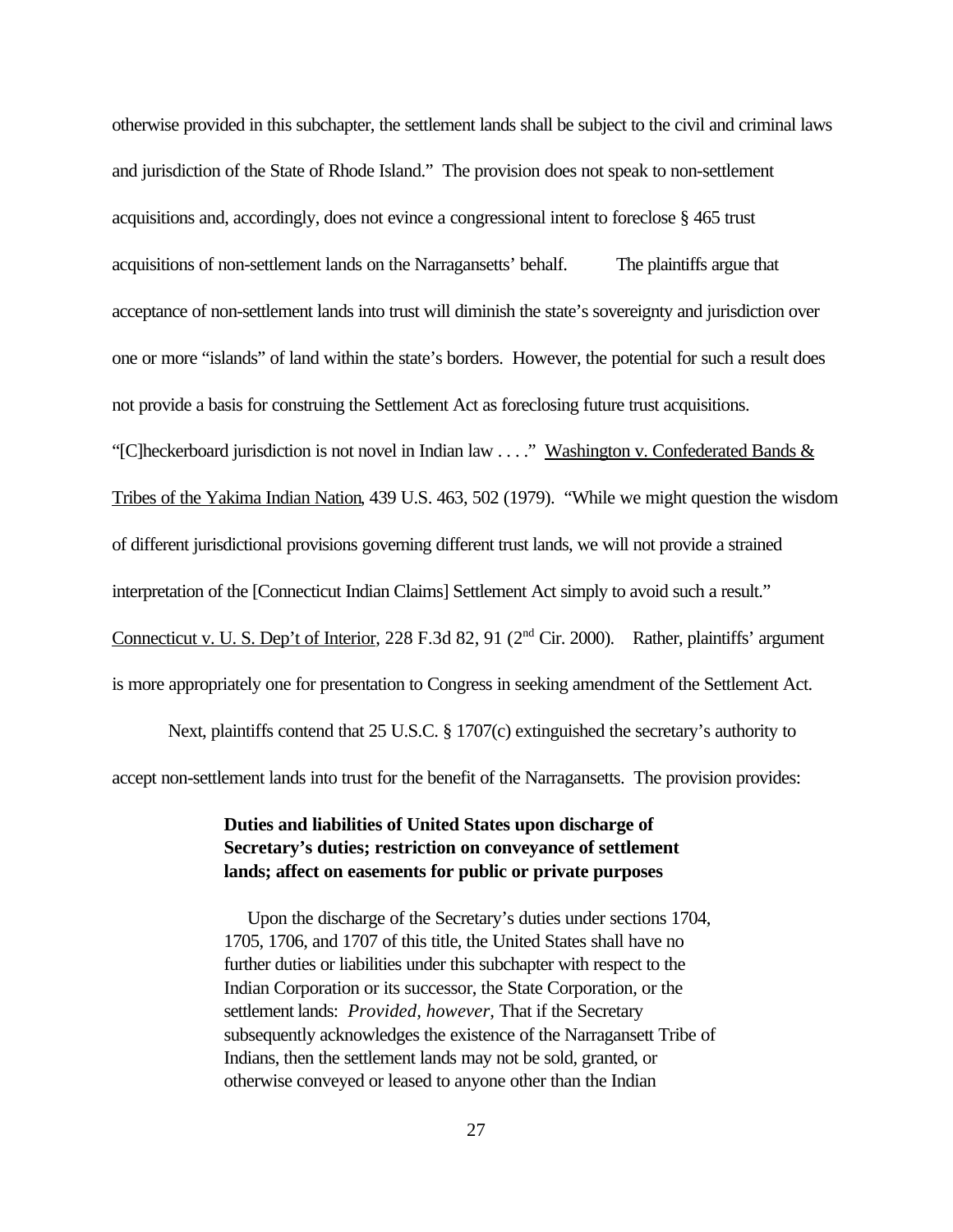Corporation, and no such disposition of the settlement lands shall be of any validity in law or equity, unless the same is approved by the Secretary pursuant to regulations adopted by him for that purpose: *Provided, however,* That nothing in this subchapter shall affect or otherwise impair the ability of the State Corporation to grant or otherwise convey (including any involuntary conveyance by means of eminent domain or condemnation proceedings) any easement for public or private purposes pursuant to the laws of the State of Rhode Island.

### 25 U.S.C. § 1707(c).

 Subsection 1707(c) does not expressly preclude the secretary from acquiring additional lands in trust for the benefit of the Narragansetts. Cf. 25 U.S.C. § 1724(e) ("Maine Indian Claims Settlement Act") ("Except for the provisions of this subchapter, the United States shall have no other authority to acquire lands or natural resources in trust for the benefit of Indians or Indian nations, or tribes, or bands of Indians in the State of Maine."). Moreover, such a restriction cannot be reasonably inferred.

As previously set forth, the Narragansetts did not obtain federal acknowledgment of their tribal status until 1983. Thus, at the time of the Settlement Act's enactment in 1978, the secretary lacked authority to accept lands into trust for the benefit of the tribe pursuant to § 465. However, the possibility that the tribe subsequently would obtain federal recognition was contemplated at the time of the Settlement Act's passage. See 25 U.S.C. § 1707(c) (expressly restricting conveyance of settlement lands to anyone other than the tribe in event of recognition). Having foreseen the possibility of future federal acknowledgment of the tribe, Congress could have expressly limited the secretary's authority to accept additional lands into trust for the Narragansetts' benefit. It did not do so and the Court will not infer such an intent.

This Court's determination is consistent with the Second Circuit's analysis in Connecticut v. U. S. Dep't of Interior, supra. In that matter, the court of appeals, in reversing the district court's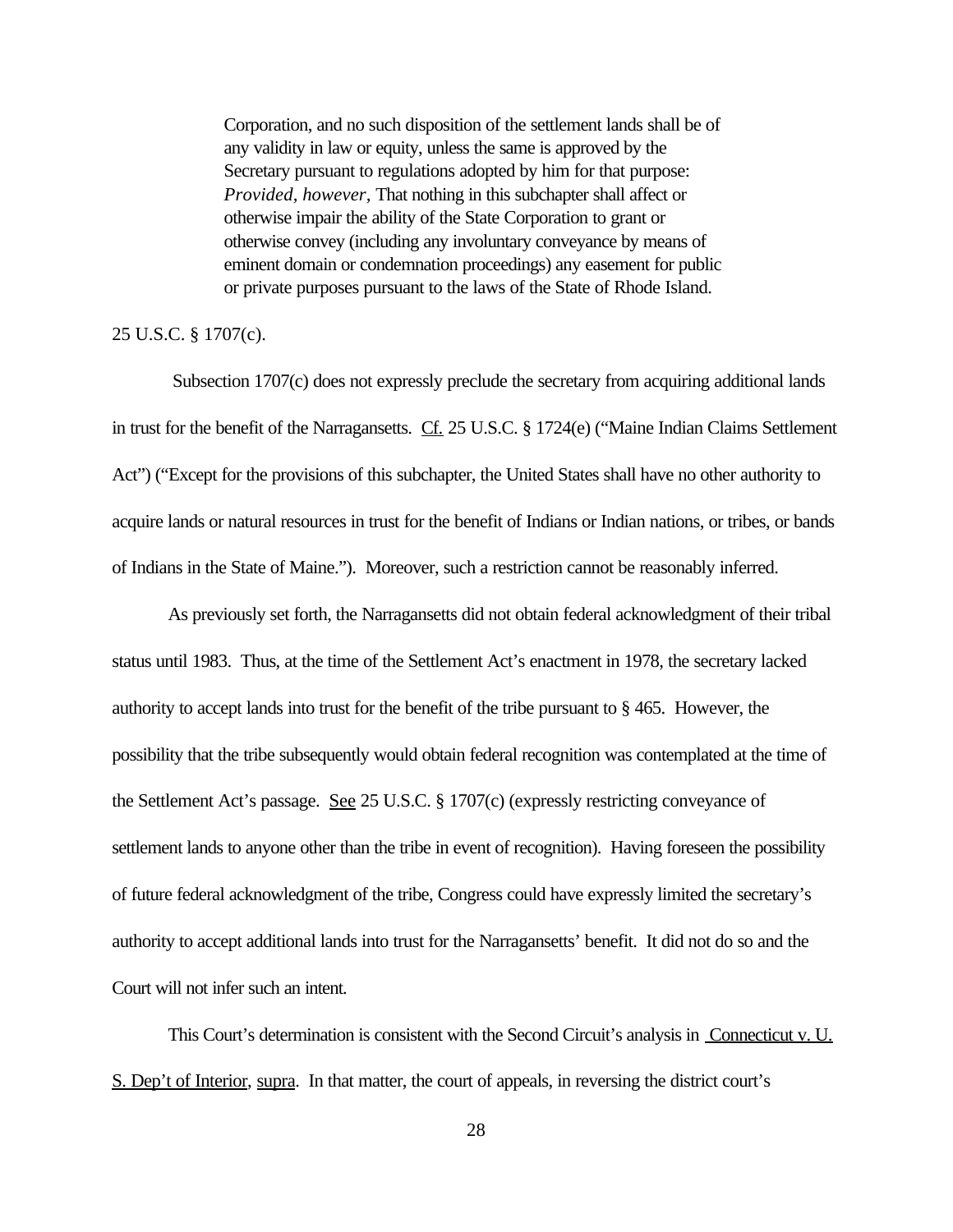determination, concluded that the Connecticut Indian Land Claims Settlement Act, 25 U.S.C. §§ 1751-60 ("the Connecticut Settlement Act"), did not preclude the secretary from accepting into trust certain lands which neither were within the boundaries of the area designated by the enactment as "settlement lands" nor had been purchased with settlement funds. Connecticut, 228 F.3d at 88. The Connecticut enactment extinguished the Mashantucket Pequot's aboriginal land claims. 25 U.S.C. § 1753. In exchange, the act, inter alia, established a fund designed primarily to acquire private lands on behalf of the tribe. 25 U.S.C. § 1754. The enactment designated lands within a specific geographical area as "settlement lands." 25 U.S.C. §§ 1752(3), (4). Lands contained within that geographical area that were purchased with settlement funds were to be held in trust by the United States for the benefit of the tribe. 25 U.S.C. § 1754(b)(7). However, lands acquired with settlement funds but located outside the area designated as "settlement lands" were to be held in fee by the tribe.

## **Mashantucket Pequot Settlement Fund**

## **(b) Expending of Fund; private settlement lands; economic development plan; acquisition of land and natural resources**

(8) Land or natural resources acquired under this subsection which are located outside of the settlement lands shall be held in fee by the Mashantucket Pequot Tribe, and the United States shall have no further trust responsibility with respect to such land and natural resources.

25 U.S.C. § 1754(b)(8).

. . .

. . .

At issue in Connecticut v. U. S. Dep't of Interior was whether the Connecticut Settlement Act precluded the secretary from acquiring into trust lands owned in fee by the tribe that were neither acquired with settlement funds nor located within the area designated as "settlement lands." 228 F.3d at 87. The district court, finding that Congress intended the statute to establish the geographical limits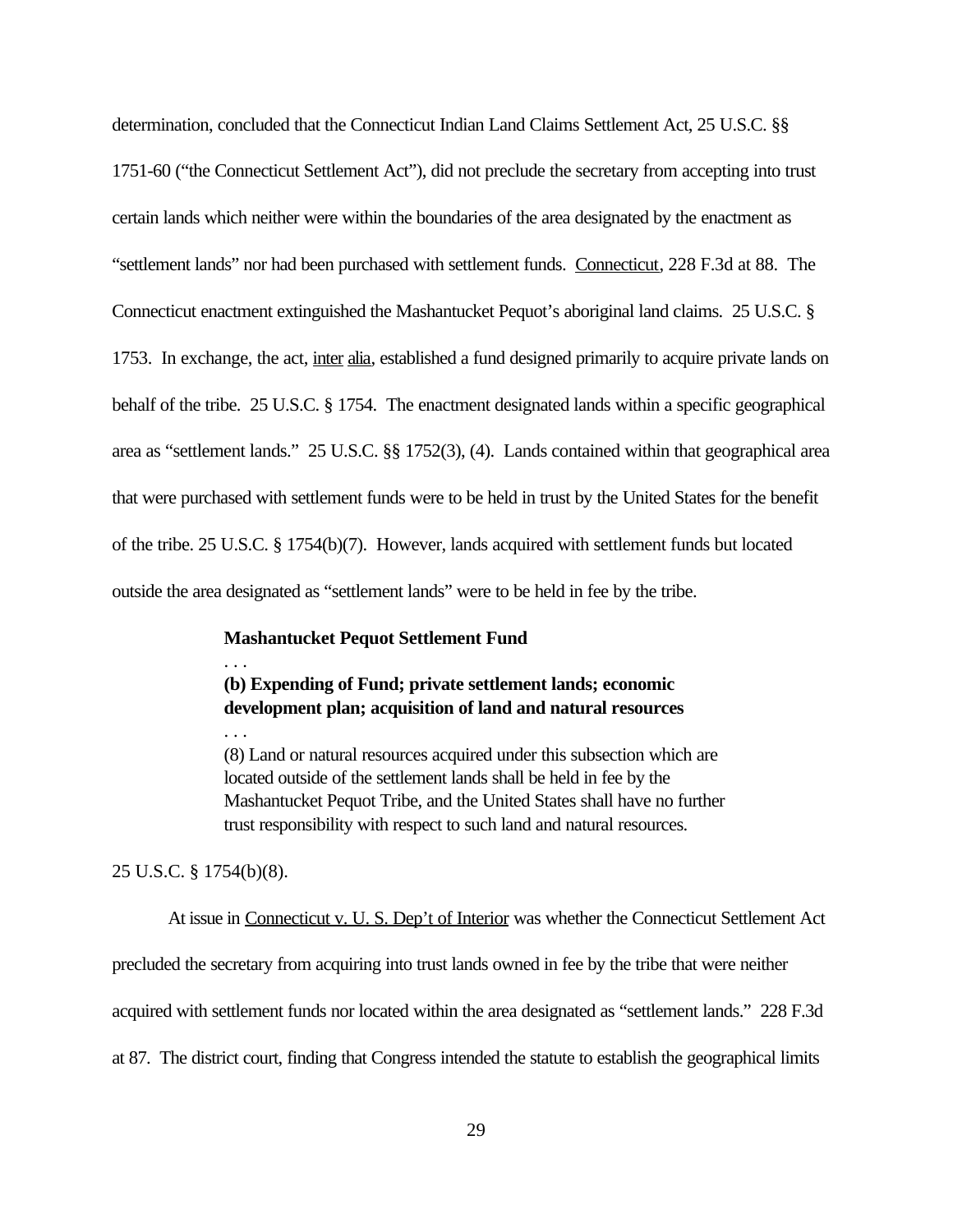of the tribe's sovereignty, concluded that § 1754(b)(8) precluded the secretary from acquiring nonsettlement lands purchased with non-settlement funds into trust for the tribe's benefit. Id. The Second Circuit reversed, holding that the subsection applied only to lands purchased with settlement funds. Id. at 88. In so doing, the court of appeals found the Connecticut Settlement Act to be unambiguous on the issue. Id. Moreover, even if some ambiguity existed, principles of statutory construction supported the appellate court's interpretation. In particular, the Second Circuit, citing language contained in the Connecticut Settlement Act that is nearly identical to that set forth in Rhode Island's Indian Claims Settlement Act, noted:

> The Settlement Act was not . . . a comprehensive statute intended to settle once-and-for-all the extent of the Mashantucket Pequot's sovereignty. Rather, it emerged from the specific land dispute arising out of the 1976 lawsuits filed by the Tribe. The congressional findings contained within the Settlement Act itself suggest that the purpose of the Act was more parochial than the Connecticut plaintiffs contend. The statute recites that "the pendency of [the Tribe's] lawsuit has placed a cloud on the titles to much of the land in the town of Ledyard, including lands not involved in the lawsuit, which has resulted in severe economic hardships for the residents of the town." . . . [T]he Act continues, "Congress shares with the State of Connecticut and the parties to the lawsuit a desire to remove all clouds on titles resulting from such Indian land claims." . . . Congress saw the Settlement Act as providing the necessary federal implementation of the private agreement negotiated between the parties that would end the existing lawsuit. . . . Nothing in the Act indicates that Congress intended to establish the outermost boundaries of the Tribe's sovereign territory.

Id. at 90; cf. 25 U.S.C. § 1701.

Finally, the plaintiffs assert that, regardless of whether the Settlement Act imposes a general prohibition on the secretary's acceptance of lands into trust for the benefit of the Narragansetts, acquisition of the specific parcel at issue in this proceeding is precluded by the doctrine of res judicata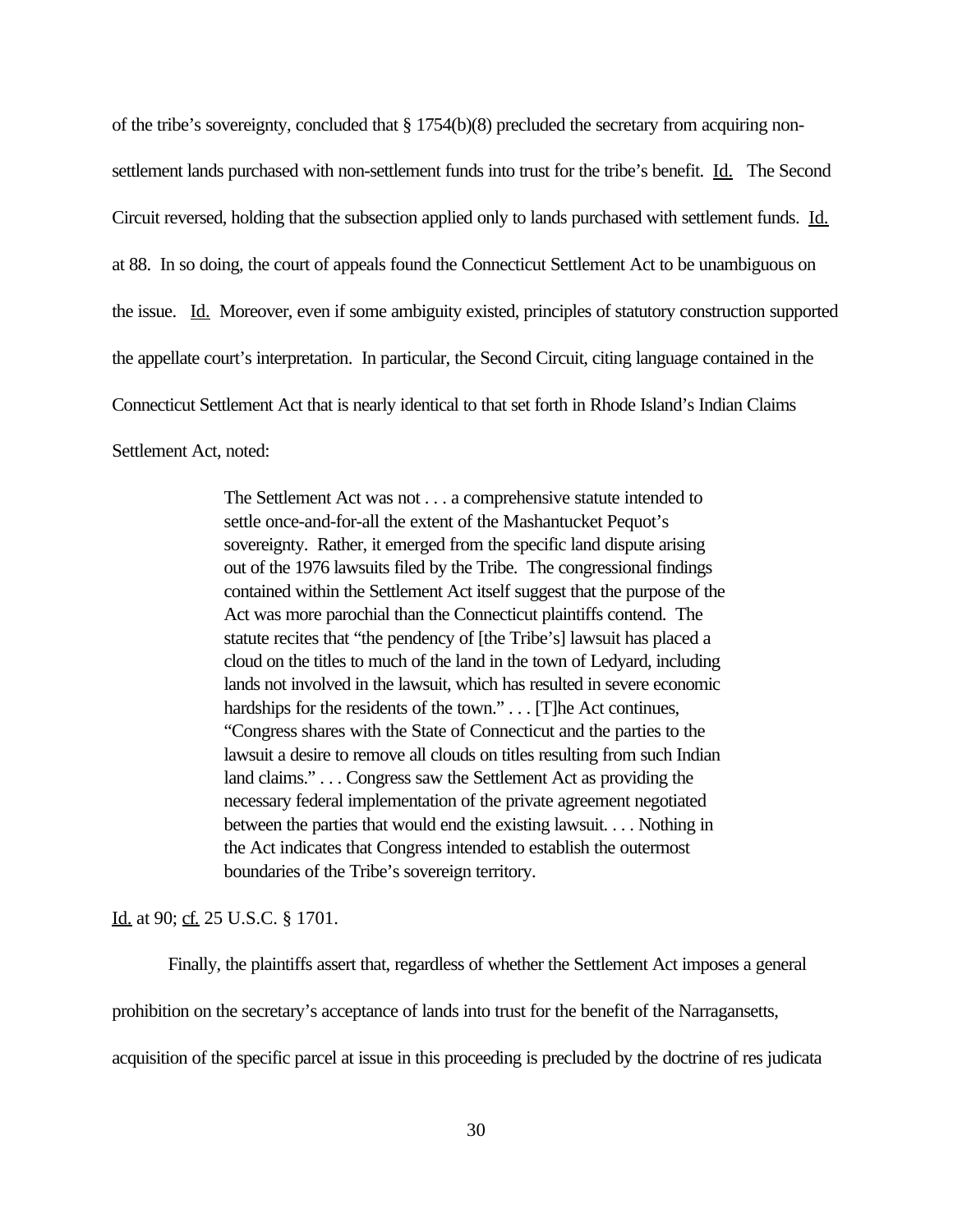or, as described by plaintiffs at oral argument, an analogous theory. Tr. (10/9/2002) at 24-25. The plaintiffs note that the parcel was among the lands to which the tribe asserted a claim of aboriginal right in the 1975 litigation. Because the Narragansetts' claims concerning the parcel were among those resolved by the JMOU and the Settlement Act, plaintiffs contend that the tribe is precluded from now attaining sovereignty over the parcel through trust acquisition.

The plaintiffs' argument is without merit. "[T]he doctrine of res judicata operates to bar the relitigation of issues that were or could have been raised in an earlier action between the same parties prescinding from the same set of operative facts." In re Carvalho, 335 F.3d 45, 49 ( $1<sup>st</sup> Cir. 2003$ ) (citations omitted). The federal government was not a party to the 1975 litigation or to the JMOU.<sup>17</sup> Moreover, the secretary's fee-to-trust acquisition of the parcel and the consequences of that action are matters that are separate and distinct from the claims of aboriginal right which the JMOU and the Settlement Act were intended to resolve.

## C. The IRA and the Nondelegation Doctrine.

The plaintiffs contend that 25 U.S.C. § 465 amounts to an unconstitutional delegation of legislative authority to the executive branch of the federal government. Specifically, the plaintiffs assert that the statute confers decision-making authority upon the secretary without articulating sufficient standards to guide the secretary's trust determinations.

Article I, Section I, of the United States Constitution provides that "[a]ll legislative Powers herein granted shall be vested in a Congress of the United States, which shall consist of a Senate and House of Representatives." "In a delegation challenge, the constitutional question is whether the statute

<sup>&</sup>lt;sup>17</sup> Additionally, the Narragansetts are not a party to the instant action.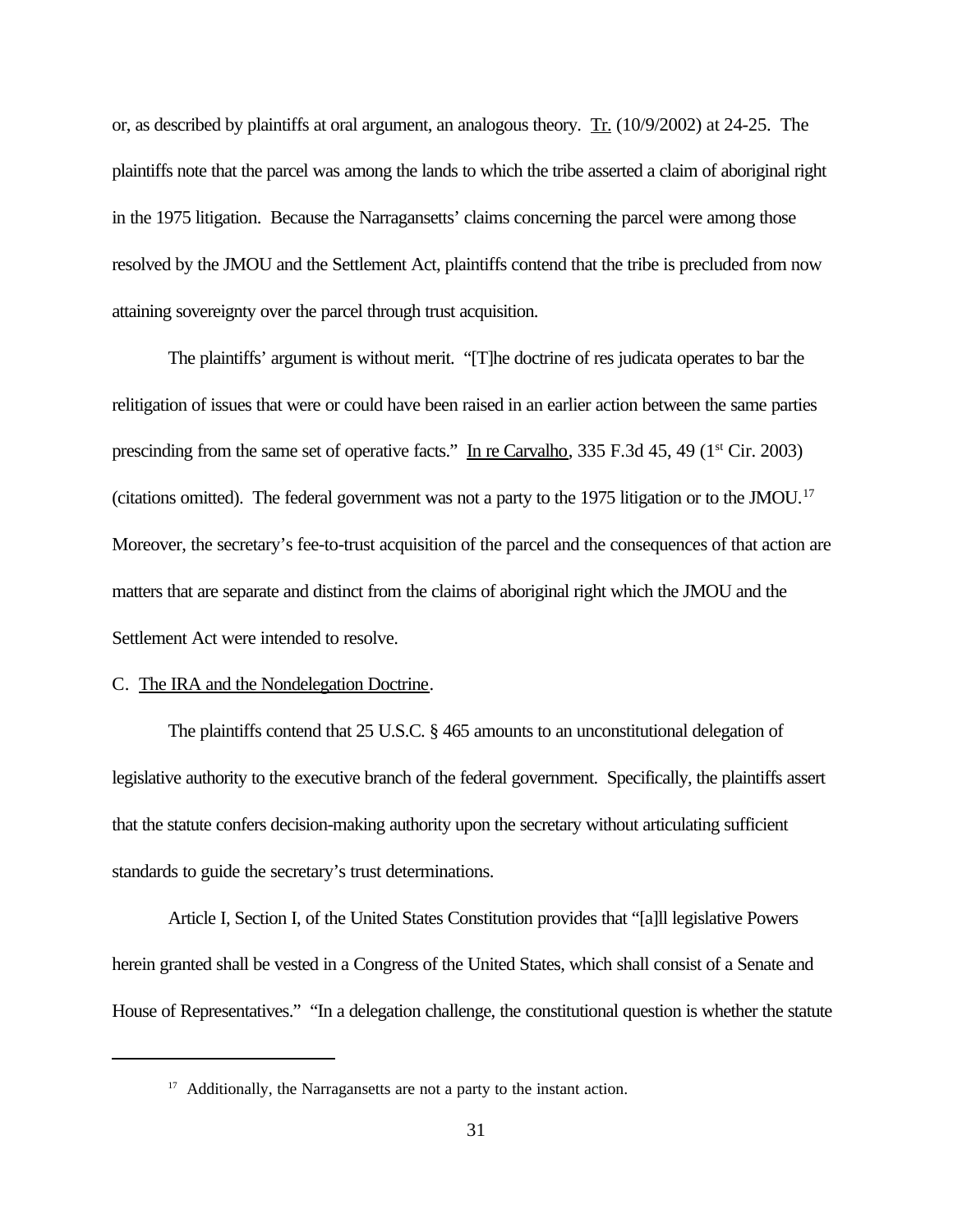has delegated legislative power to the agency... [Article I, Section I] permits no delegation of those powers." Whitman v. Am. Trucking Ass'ns, Inc., 531 U.S. 457, 472 (2001) (citations omitted). Accordingly, "when Congress confers decisionmaking authority upon agencies *Congress* must 'lay down by legislative act an intelligible principle to which the person or body authorized to [act] is directed to conform."" Id. (quoting J.W. Hampton, Jr., & Co. v. United States, 276 U.S. 394, 409 (1928)).

 In support of their claim that § 465 amounts to an impermissible delegation of congressional authority to the secretary, the plaintiffs rely primarily on the Eighth Circuit's determination to that effect in South Dakota v. U. S. Dep't of Interior, 69 F.3d 878 (8<sup>th</sup> Cir. 1995). However, on certiorari, the Supreme Court vacated the circuit's decision. 519 U.S. 919 (1996) (granting petition for certiorari, vacating judgment and remanding matter to the Secretary of the Interior for reconsideration of the secretary's administrative decision). The Supreme Court did not publish an opinion setting forth the majority's reasoning on the issue.

Following the Supreme Court's decision in South Dakota, the Tenth Circuit addressed the validity of Congress' delegation of trust acquisition authority under § 465. United States v. Roberts, 185 F.3d 1125 (10<sup>th</sup> Cir. 1999). In Roberts, the Tenth Circuit upheld a district court determination that the delegation was proper. In so doing, the court of appeals noted that the statute itself placed ample limits on the secretary's exercise of discretion. Id. at 1137 (citations omitted).

This Court finds the Tenth Circuit's analysis to be persuasive. Accordingly, for the same reasons articulated in Roberts, the Court rejects plaintiffs' claim that § 465 is an unconstitutional delegation of legislative authority to the secretary.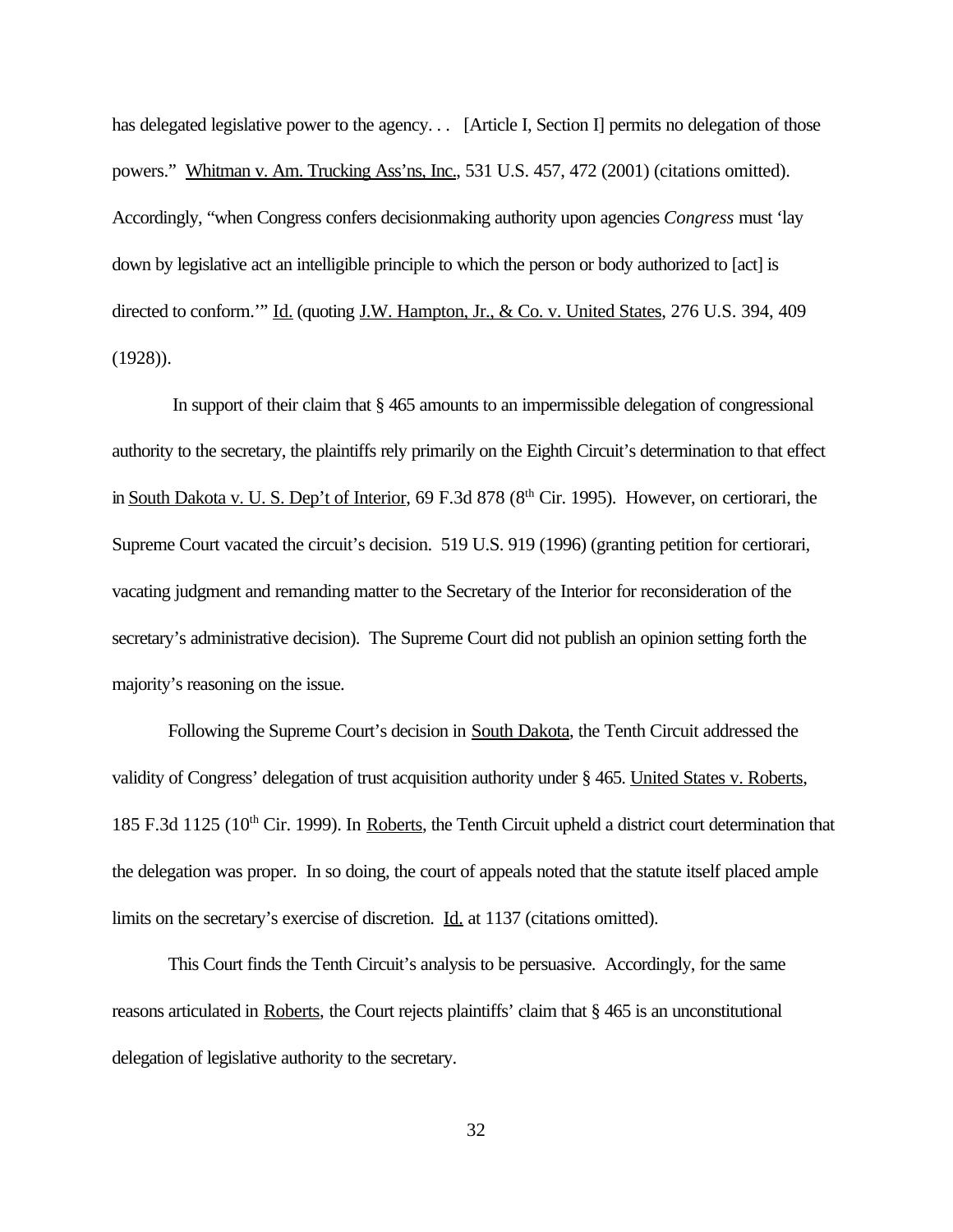### D. The Constitutionality of the Trust Acquisition.

The plaintiffs contend that acceptance of the parcel into trust amounts to a violation of Article I, Section 8, Clause 17 ("the Enclave Clause"), and Article IV, Section 3, Clause 1 ("the Admissions Clause"), of the United States Constitution.<sup>18</sup> Also, plaintiffs allege that the action is violative of the Tenth Amendment.<sup>19</sup> In substance, plaintiffs allege that the trust acquisition will result in a diminishment of the state's sovereignty without its consent, in violation of these provisions and in excess of Congress' authority under Article I, Section 8, Clause 3 ("the Indian Commerce Clause"), of the Constitution.

#### 1. The Enclave Clause.

The Enclave Clause provides Congress with the authority:

To exercise exclusive Legislation in all Cases whatsoever, over such District . . . as may . . . become the Seat of the Government of the United States, and to exercise like Authority over all Places purchased by the Consent of the Legislature of the State in which the Same shall be, for the Erection of Forts, Magazines, Arsenals, dock-Yards, and other needful Buildings.

U.S. Const. Art. I, § 8, cl. 17. Absent state consent, the clause precludes the federal government from establishing within a state an enclave which is exclusively subject to federal jurisdiction. Surplus Trading Co. v. Cook, 281 U.S. 647, 652 (1930); City of Roseville v. Norton, 219 F. Supp. 2d 130, 149 (D.D.C. 2002). The relevant inquiry is whether "the United States has acquired *exclusive* legislative authority so as to debar the State from exercising *any* legislative authority including its taxing and police

<sup>&</sup>lt;sup>18</sup> The plaintiffs' complaint does not specifically allege violation of Article IV, Section 3, however, the parties have fully briefed and argued this issue.

<sup>&</sup>lt;sup>19</sup> In Count XI of their complaint, the plaintiffs assert that the secretary's action is violative of the Eleventh Amendment. However, the plaintiffs failed to articulate the basis for this claim in their complaint, in their memoranda, or during oral argument. Accordingly, the Court determines that the Eleventh Amendment claim has been waived.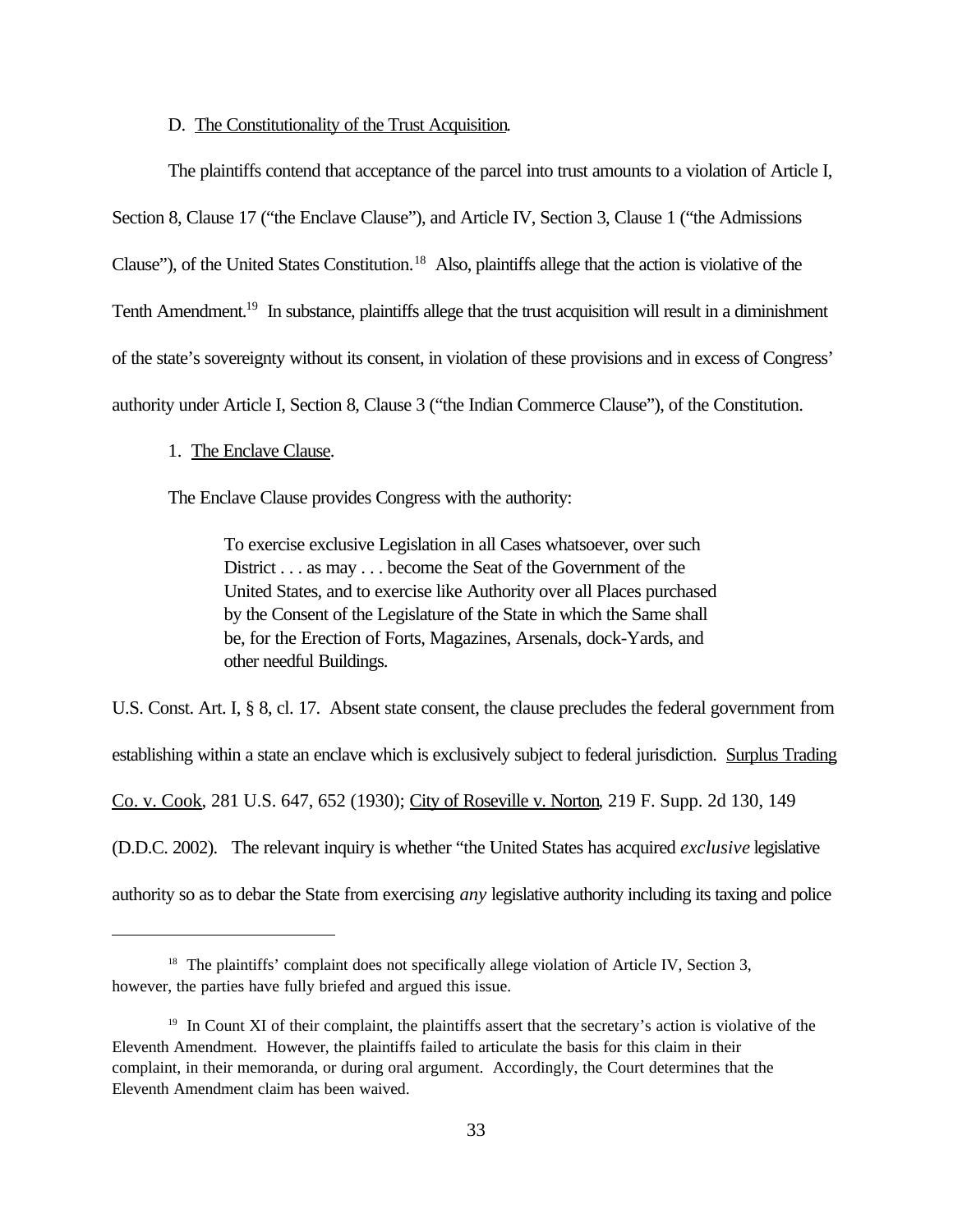power, in relation to the property and activities of individuals and corporations within the territory."

Silas Mason Co. v. Tax Comm'n of Wash., 302 U.S. 186, 197 (1937) (emphasis added). A less than

complete ouster of the state's jurisdiction does not trigger Enclave Clause concerns. City of Roseville,

219 F.3d at 150-51.

The Supreme Court has described an Indian reservation as an example of an area not

amounting to a federal enclave. Surplus Trading Co., 281 U.S. at 650-51. More recently, in Nevada

v. Hicks, 533 U.S. 353 (2001), the Supreme Court reaffirmed that the states retain a degree of

jurisdiction over reservation lands.

Our cases make clear that the Indians' right to make their own laws and be governed by them does not exclude all state regulatory authority on the reservation. State sovereignty does not end at a reservation's border. . . .

That is not to say that States may exert the same degree of regulatory authority within a reservation as they do without. To the contrary, the principle that Indians have the right to make their own laws and be governed by them requires "an accommodation between the interests of the Tribes and the Federal Government, on the one hand, and those of the State, on the other."

Id. at 361-62 (quoting Washington v. Confederated Tribes of Colville Indian Reservation, 447 U.S. 134, 156 (1980)).

Accordingly, because such an action does not result in a complete ouster of state jurisdiction, this Court agrees with the district court's conclusion in City of Roseville that the acceptance of land into trust for the benefit of an Indian tribe does not amount to the creation of a federal enclave. 219 F.Supp.2d at 150. Therefore, the secretary's acceptance of the parcel into trust for the benefit of the Narragansetts does not amount to a violation of the Enclave Clause. See id. at 152.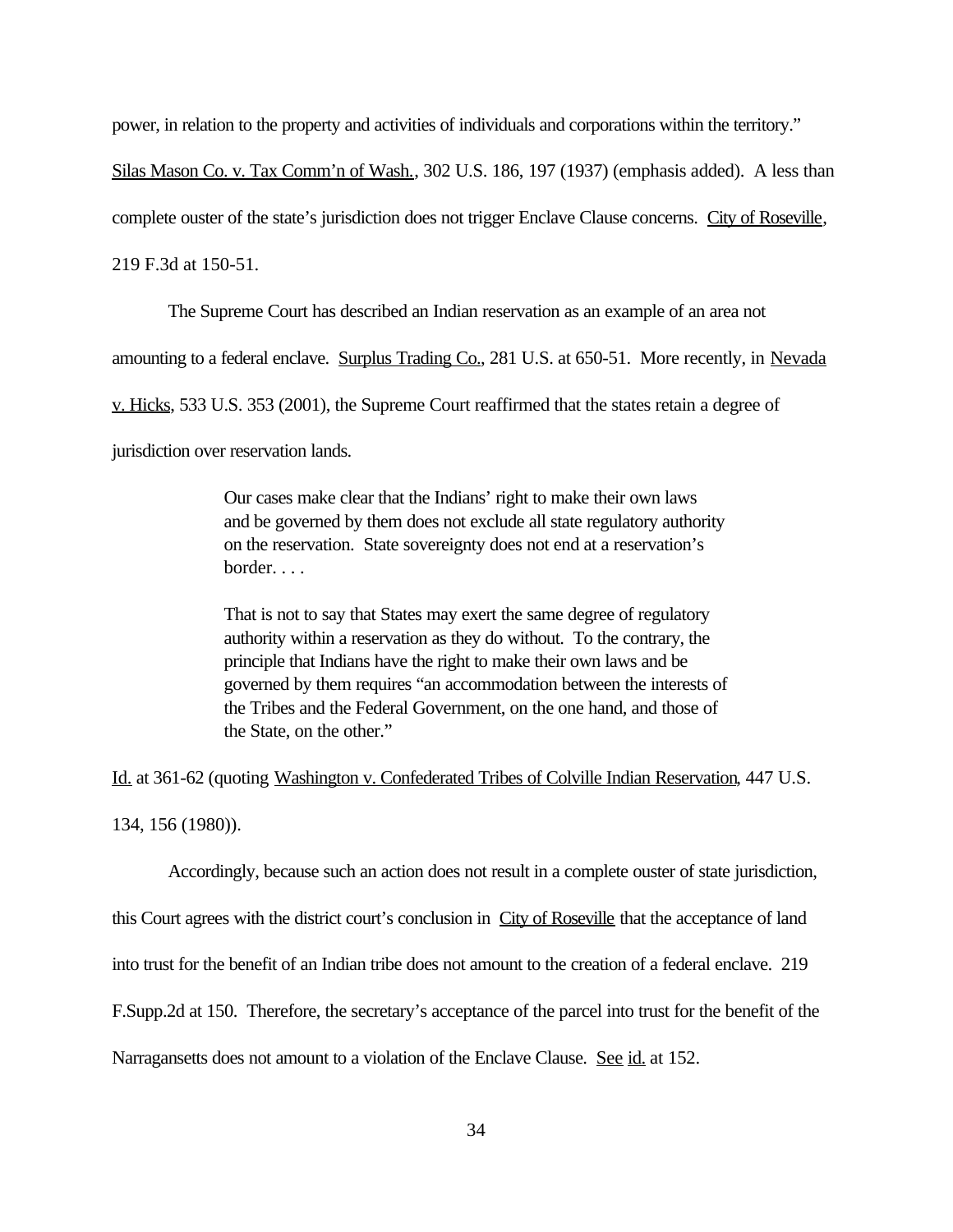### 2. The Admissions Clause.

Article IV, Section 3, Clause 1 of the Constitution provides:

Admission of new states.

New States may be admitted by the Congress into this Union; but no new State shall be formed or erected within the Jurisdiction of any other State; nor any State be formed by the Junction of two or more States, or Parts of States, without the Consent of the Legislatures of the States concerned as well as of the Congress.

In contending that the acceptance of the parcel into trust is violative of the Admissions Clause, plaintiffs attempt to equate trust status and its attendant diminishment of state jurisdiction with the creation of a new, independent state. In part, plaintiffs premise their claim on the probability that, once placed in trust, the parcel will qualify as a "dependent Indian community" and, thus, as "Indian country" as defined by 18 U.S.C. § 1151 See Narragansett Indian Tribe of R.I. v. Narragansett Elec. Co., 89 F.3d at 920.

In any event, plaintiffs' claim fails because it is based upon an overly broad definition of "state" as that term is employed in Article IV, Section 3. As used therein, "state" refers to a body *equal* in power to those of the existing states. Coyle v. Smith, 221 U.S. 559, 566-67 (1911). City of Roseville, 219 F. Supp.2d at 152. Article IV, Section 3, confers upon Congress the power to admit "[n]ew States . . . into this Union." "'This Union' was and is a union of States, equal in power, dignity and authority, each competent to exert that residuum of sovereignty not delegated to the United States by the Constitution itself." Coyle, 221 U.S. at 567. Conversely, the power to admit states does not confer authority "to admit political organizations which are less or greater, or different in dignity or power, from those political entities which constitute the Union." Id. at 566.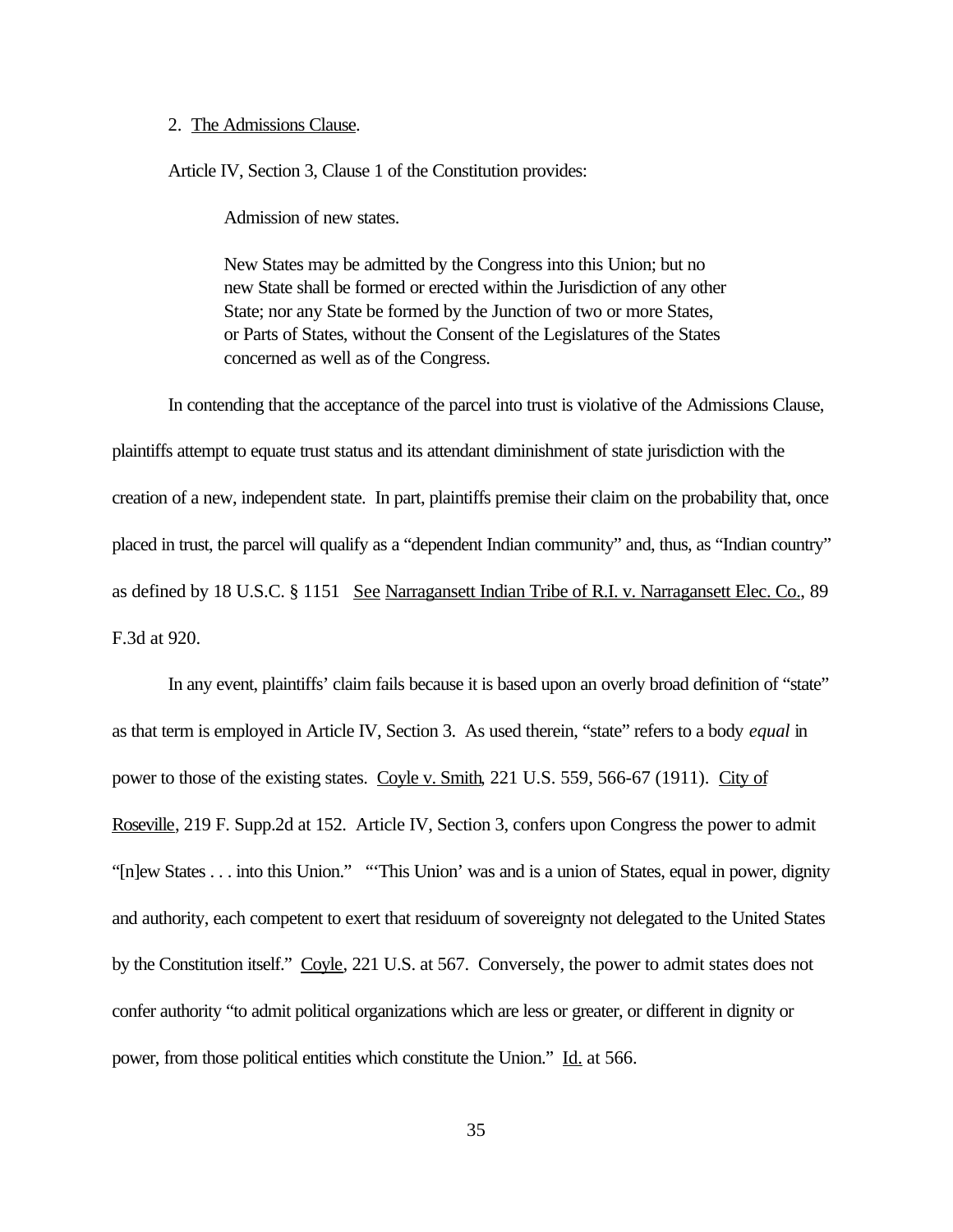As set forth in Nevada v. Hicks, supra, tribal lands remain subject to some degree of state regulation. Thus, there can be no serious dispute that trust acquisition does not confer statehood status. "[T]he taking of land into trust [for the benefit of the tribe] in no way creates an entity equal to the State ... or to the other states in the union." City of Roseville, 219 F. Supp.2d at 153; see White Mountain Apache Tribe v. Bracker, 448 U.S. 136, 143 (1980) (noting that "[t]ribal reservations are not States").

## 3. The Tenth Amendment.

Finally, plaintiffs allege that the secretary's acceptance of the parcel into trust amounts to an abrogation of the state's sovereignty in violation of the Tenth Amendment to the United States Constitution, and in excess of the federal government's authority under the Indian Commerce Clause.

"The Constitution created a Federal Government of limited powers." Gregory v. Ashcroft, 501 U.S. 452, 457 (1991). "The powers not delegated to the United States by the Constitution, nor prohibited by it to the States, are reserved to the States respectively, or to the people." U.S. Const. Amend. X.

> In a case. . . involving the division of authority between federal and state governments, the two inquiries are mirror images of each other. If a power is delegated to Congress in the Constitution, the Tenth Amendment expressly disclaims any reservation of that power to the States; if a power is an attribute of state sovereignty reserved by the Tenth Amendment, it is necessarily a power the Constitution has not conferred on Congress.

New York v. United States, 505 U.S. 144, 156 (1992).

The Constitution confers upon Congress the power "[t]o regulate commerce . . . with the Indian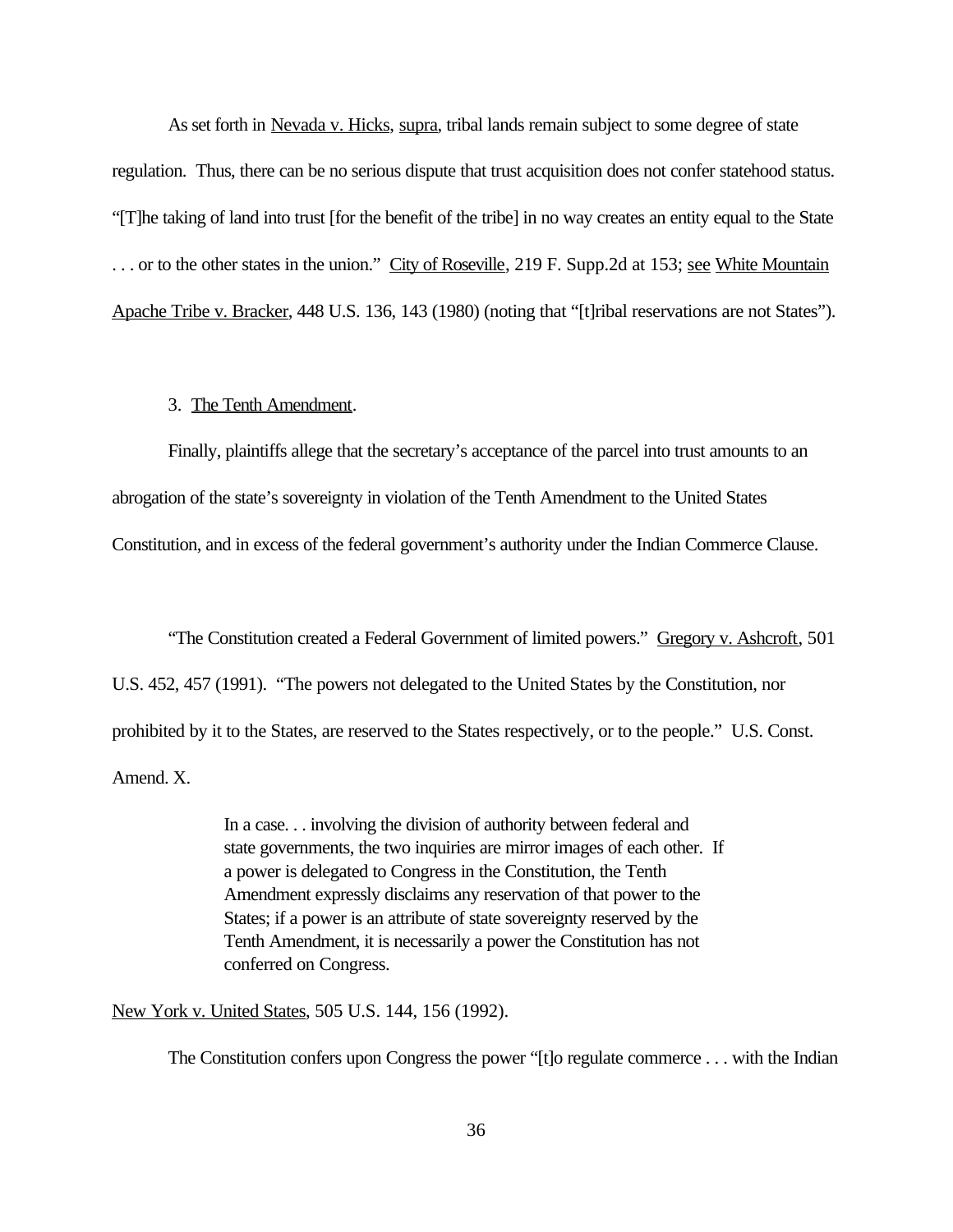tribes." U.S. Const. Art. I, Sec. 8, Cl. 3. It is well settled that Congress has "plenary power . . . to deal with the special problems of Indians." Morton v. Mancari, 417 U.S. 535, 551 (1974). This includes the power to legislate. <u>Id.</u> at 552. Accordingly, because the power to regulate Indians is one conferred on the federal government, the Tenth Amendment does not reserve such authority to the States. City of Roseville, 219 F.Supp.2d at 154. Thus, plaintiffs' claim of Tenth Amendment violation is without merit. Id.

However, the plaintiffs contend that unique circumstances exist concerning the relationship between the state and the Narragansetts and that, in view of such circumstances, the secretary's acceptance of the parcel into trust has, in fact, resulted in an abrogation of the state's sovereignty in contravention of the Tenth Amendment. First, plaintiffs attempt to distinguish the situation presented here by asserting the state consistently has possessed sovereignty over all lands within its borders. For the reasons set forth in the preceding two paragraphs, this argument is devoid of merit.

Second, plaintiffs rely on their assertion that the Settlement Act was intended to preclude any further expansion of the area over which the tribe could exercise sovereignty. As previously discussed, the Settlement Act was limited in scope to a resolution of the Narragansetts' claims of aboriginal right to lands. It did no more. Specifically, the enactment does not restrict the tribe's ability to exercise its sovereignty over lands that it subsequently acquires by purchase. Therefore, plaintiffs' argument to the contrary fails.

#### III. Conclusion.

For the above reasons: (1) the motion of the plaintiffs, Donald L. Carcieri in his capacity as Governor of the State of Rhode Island, the State of Rhode Island, and the Town of Charlestown for